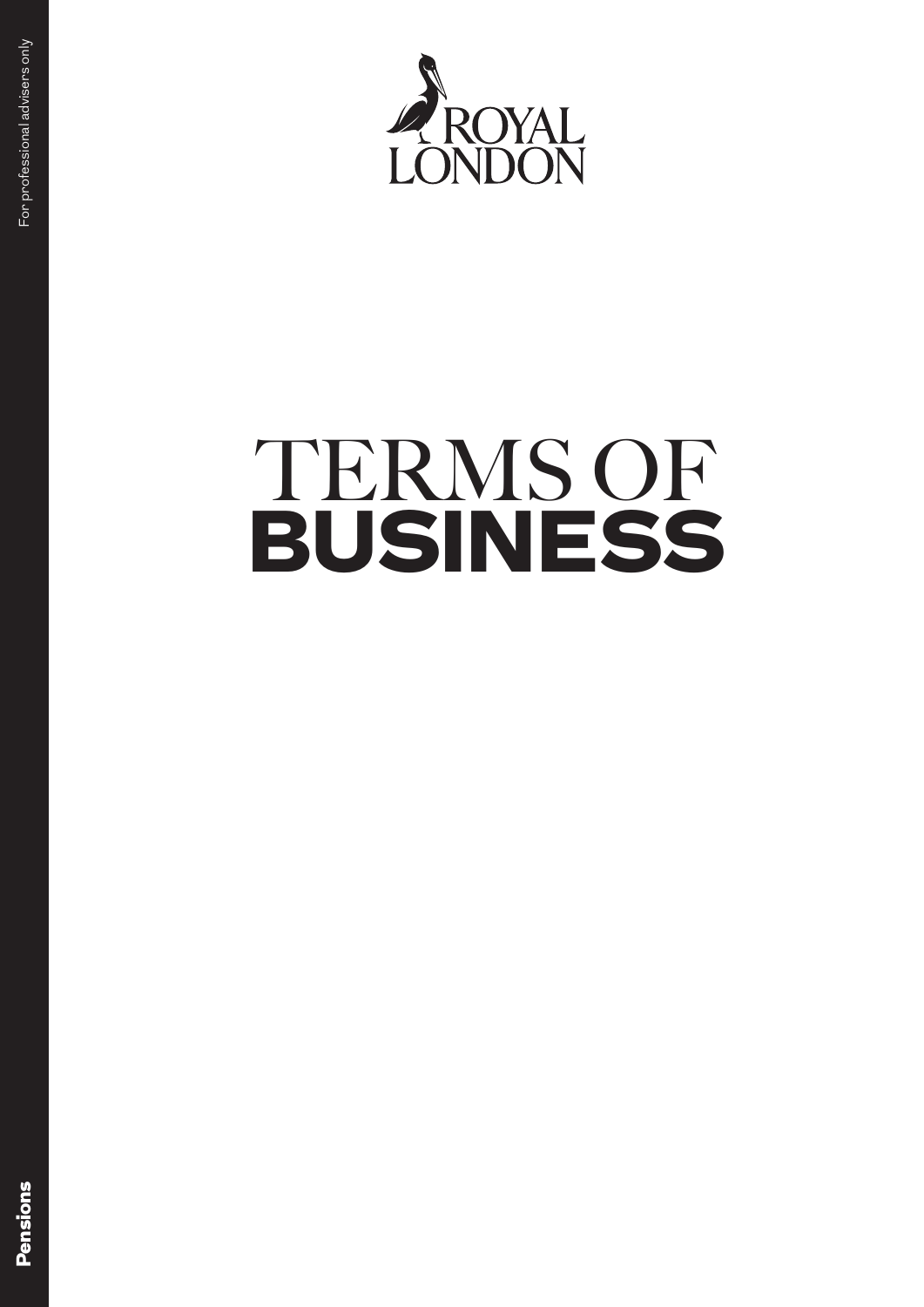#### **Contents**

- 1. Interpretation
- 2. Doing business with us
- 3. Your role, obligations and responsibilities
- 4. Our rights
- 5. Facilitation of adviser charges
- 6. Facilitation of consultancy charges
- 7. Commission
- 8. Ceasing to pay remuneration
- 9. Change of adviser
- 10. Method of payment and statements of account with us
- 11. Debts, repayment and set-off
- 12. Money laundering and terrorist financing
- 13. Data protection, data security and electronic mail
- 14. Electronic services
- 15. VAT
- 16. Foreign account tax compliance act
- 17. Indemnity
- 18. Termination
- 19. Consequences of termination
- 20. Non-assignment
- 21. Confidentiality
- 22. Notices
- 23. Severance
- 24. Waiver
- 25. Rights of third parties
- 26. Entire agreement
- 27. Nature of relationship
- 28. Disputes and complaints
- 29. Governing law and jurisdiction
- 30. Definitions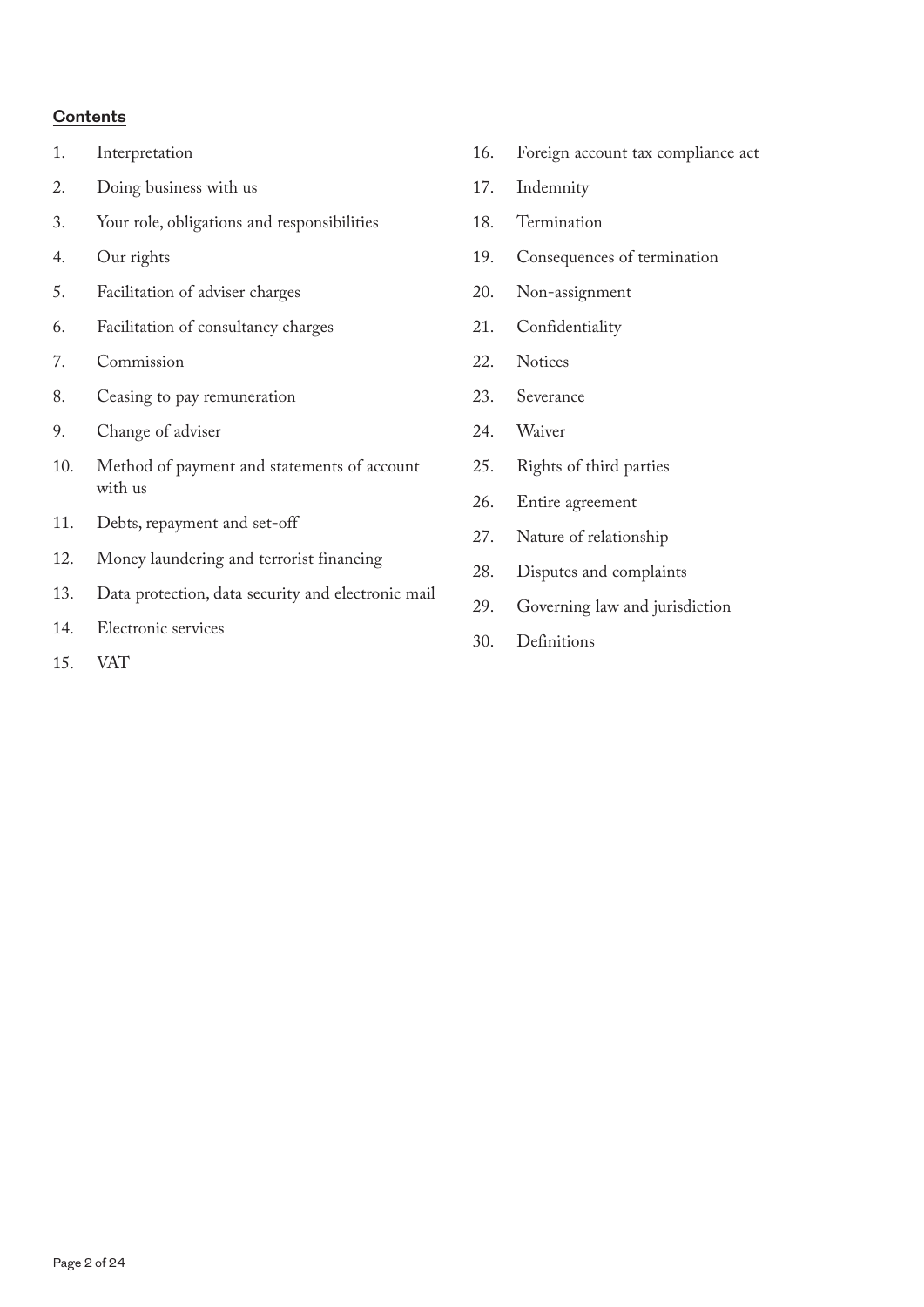#### **Introduction**

These are the **Terms of Business** from The Royal London Mutual Insurance Society Limited, a company incorporated in England and Wales with registered number 00099064 and whose registered office is at 55 Gracechurch Street, London EC3V 0UF ("Royal London").

Royal London is a life and pensions company authorised to carry on and effect contracts of long-term insurance in the United Kingdom.

References to 'us', 'we', or 'our' are references to Royal London and each of the companies in the **Royal London Group**.

Our **Terms of Business** describe the relationship between us and you and set out the terms and conditions on which we will accept **Business** from you with effect from 25 May 2018. It also sets out how we will deal with **Remuneration** in connection with **Business** which is in-force prior to the start of our **Terms of Business.**

Throughout this document "you" means a person, firm or company which is either authorised or exempt under the Financial Services and Markets Act 2000 or any other **Applicable Laws** to carry on activities in relation to **Business** and providing **Independent Advice** or **Restricted Advice** and who conducts **Business** with us on behalf of a **Customer** and for the purpose of our **Terms of Business**, 'you' includes, where appropriate, your partners, directors, employees, **Appointed Representatives**  and any person for whom you are responsible.

Our **Terms of Business** can also be found on our website at **royallondon.com**.

#### **1. Interpretation**

- 1.1 The definitions set out in clause 30 shall apply to our **Terms of Business**. Words shown in bold refer to the defined terms in clause 30.
- 1.2 The headings of the clauses and paragraphs are inserted for ease of reference only and shall not affect the interpretation or construction of our **Terms of Business**.
- 1.3 References to any statute or statutory provision include a reference to that statute or statutory provision as from time to time amended, extended or re-enacted.
- 1.4 Unless the context otherwise requires, words importing the masculine shall include the feminine and the neuter and the singular shall include the plural and vice versa.

#### **2. Doing business with us**

- 2.1 Our **Terms of Business** shall come into force from 25 May 2018 or the date on which **Business** is accepted by us from you or by your conduct with us in relation to **Business**, whichever is the earlier. You are not required to sign or acknowledge our **Terms of Business** in order for them to become effective and binding on you. By submitting **Business** to us, you agree to our **Terms of Business**.
- 2.2 We reserve the right to vary our **Terms of Business**  at any time, and will let you know of any change as soon as we reasonably can. We may choose to use our **Website** to do this.
- 2.3 Changes to our **Terms of Business** will take effect from the date we publish the notification, or if different, from the date specified in the notification, unless changes in **Applicable Laws**  dictate otherwise.
- 2.4 Unless we notify you otherwise, changes to our **Terms of Business** will not affect **Business** already in-force, or applications submitted before the changes take effect, except to the extent required by **Applicable Laws**.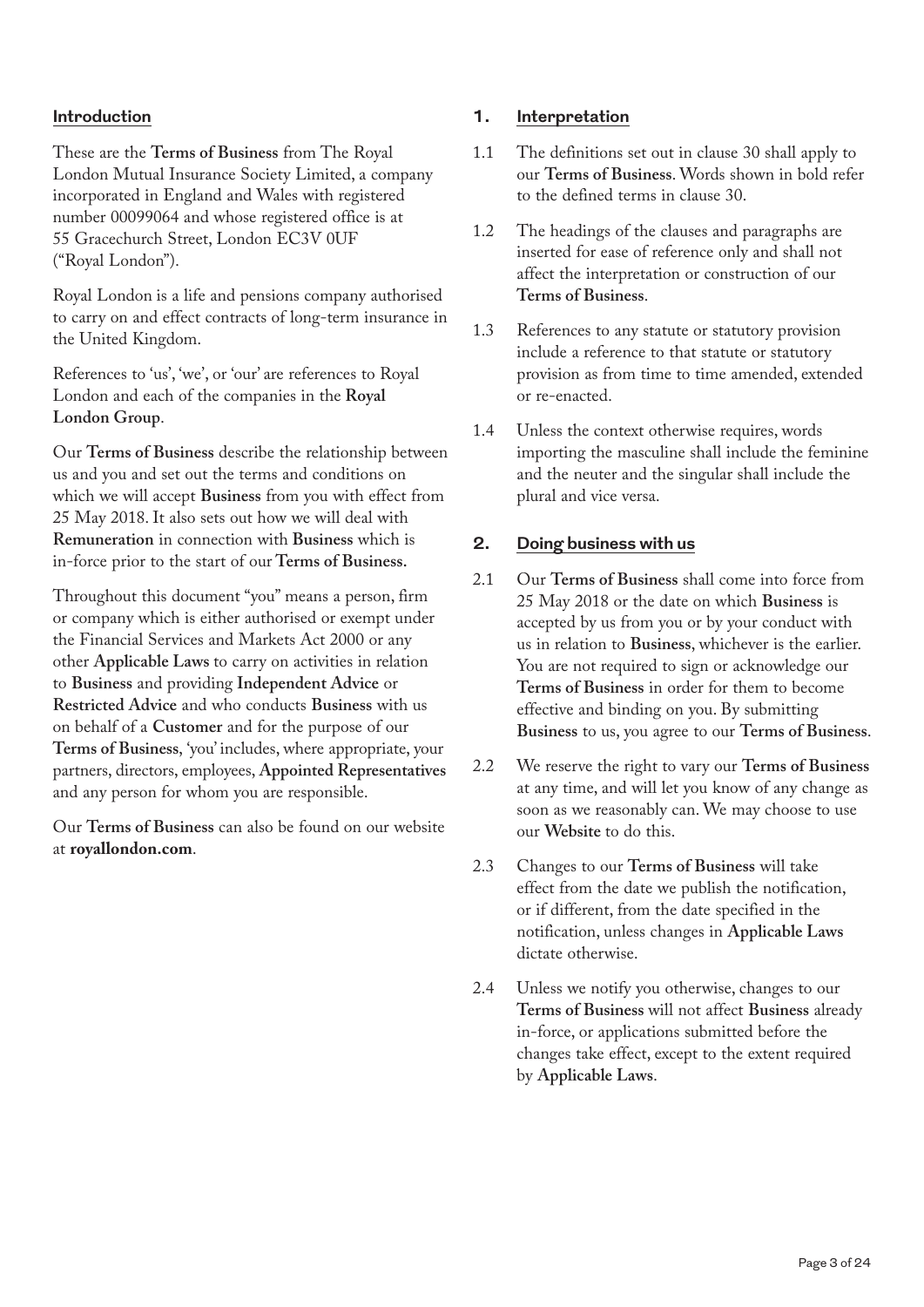#### **3. Your role, obligations and responsibilities**

- 3.1 We will treat you as your **Customer's** agent unless you, or your **Customer**, tell us otherwise and you must explain to them what this involves. As their agent, you will, whenever appropriate, advise them of all the relevant terms and conditions that apply to the **Business** placed with us, on the suitability of the **Business** and of the amount of any **Remuneration** you earn or receive from us.
- 3.2 Unless otherwise stated in our **Terms of Business**, we are entering into our **Terms of Business** with you on the understanding that all **Business** will be introduced to us following the provision of advice regulated under the Financial Services and Markets Act 2000 by you to **Customers** in accordance with **Applicable Laws**.
- 3.3 Without prejudice to clause 3.14, you will always act in your **Customer's** best interests and comply with the **Regulator's** rules and guidance on suitability and **TCF** and ensure all communications provided to **Customers** are clear, fair and not misleading.
- 3.4 You will run your organisation in an appropriate and professional manner.
- 3.5 You will be responsible for the conduct, actions and omissions of your partners, directors, employees, **Appointed Representatives** and anyone else who represents you, and you will have appropriate monitoring in place to ensure they are reliable and, as is appropriate to their role, are properly trained, competent and, at all relevant times, hold a statement of professional standing. You will also make sure they are aware of, understand and act in accordance with our **Terms of Business**.
- 3.6 If you have any concerns or become aware of anything unusual in your relationship with us and/or the **Customer**, those you are responsible for, and/or any **Business** you have submitted to us, you must tell us immediately.
- 3.7 You will comply with your obligations under **Data Protection Legislation** in respect of all **Personal Data** for which you are a data controller or data processor. You will only provide us with your **Customer's Personal Data** where you have a **Lawful Basis** for doing so and to the best of your knowledge where this is accurate and up-to-date. If we share data with you about your **Customer**, for example to help you provide advice and/or services to that **Customer**, you will treat that data with due care and only use it for data processing activities for which you have a **Lawful Basis**.
- 3.8 You will ensure that any information you give us about the **Customer** has come directly from them, or with their consent, and is true, complete and accurate to the best of your knowledge and belief.
- 3.9 You will tell the **Customer** in good time before submitting **Business** that they must disclose all material facts and you must explain to them the consequences of not doing so.
- 3.10 You will ensure you pass on immediately any documentation we give to you for the **Customer**  without making any amendments to it and obtain their signature where we need it or where otherwise appropriate.
- 3.11 You will immediately pass to us the up to date contact details for the **Customer** and any documentation the **Customer** gives you in relation to the **Business**, keeping copies on your file.
- 3.12 You will immediately pass to the **Customer** any notification of amendments we propose to make in relation to new **Business** or to in-force **Business** and you will explain the amendments to them.
- 3.13 You will confirm the **Customer's** written rejection or acceptance of any amendments as soon as you receive it from them.
- 3.14 You will maintain professional indemnity insurance in line with the requirements of the **Regulator** or **Accredited Body** you belong to in accordance with **Applicable Laws** and will give us a copy of your policy on request.
- 3.15 You will comply with all **Applicable Laws** including the requirements of any **Accredited Body** of which you are a member.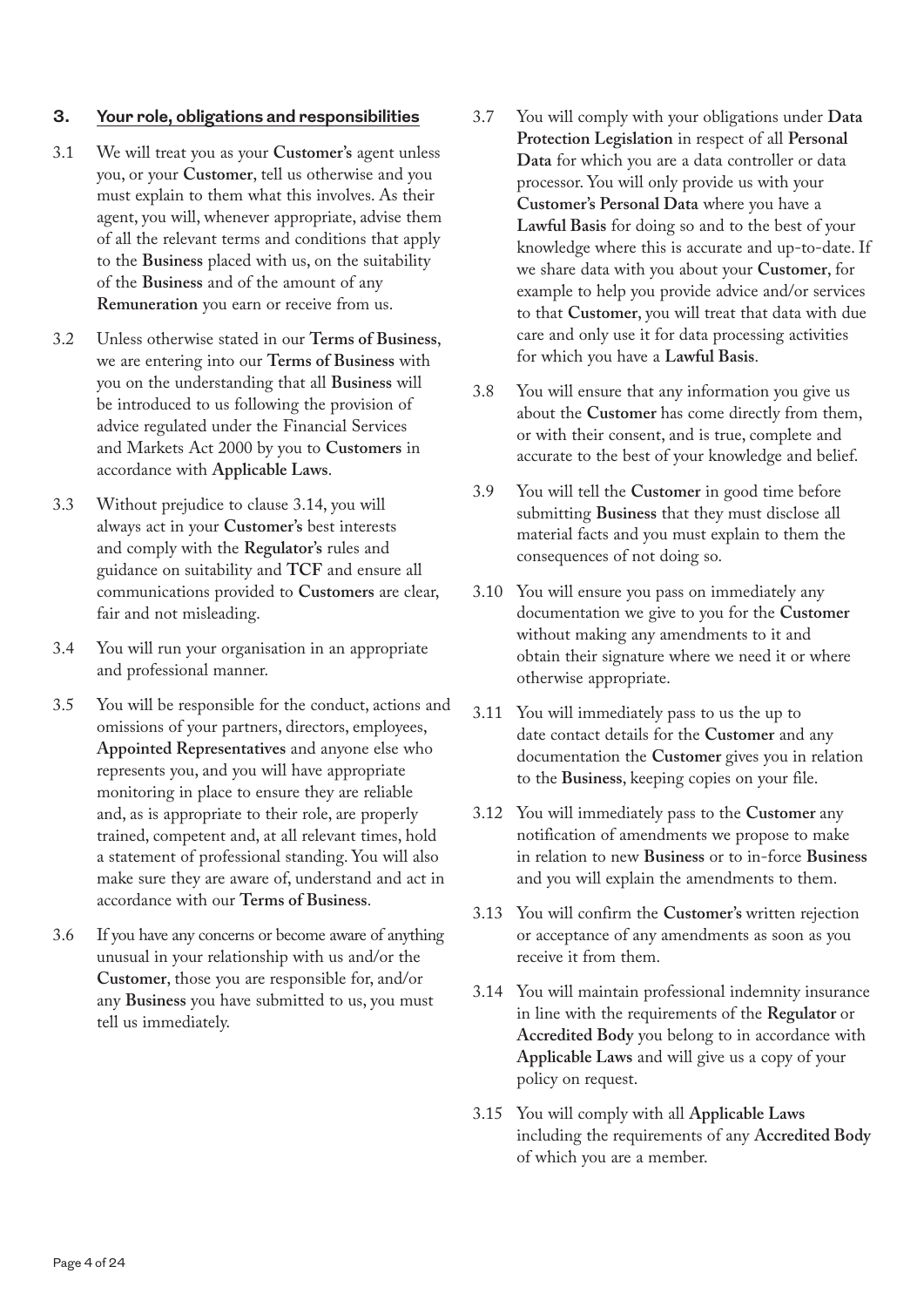- 3.16 Our **Terms of Business** operate between you and us only and they do not create any contractual relationship between us and any adviser, employee, agent and **Appointed Representative** firm of yours or anyone else acting on your behalf. If you are a **Network**, you will provide us on our request with the names, addresses and business details of advisers, employees, agents and **Appointed Representative** firms you have engaged to conduct **Business** with us. We reserve the right not to deal with any such advisers, employees, agents and **Appointed Representative** firms and we will notify you accordingly. You will give us regular updates of anyone joining or leaving your organisation who submits **Business** directly to us.
- 3.17 You warrant that you have full authority from the **Customer** and all necessary authorisations from the **Regulator** and under the Financial Services and Markets Act 2000 (or exemption under the said Act) and **Data Protection Legislation** and/or any other **Applicable Laws** to enable you to act under our **Terms of Business**. You agree to provide to us promptly all information reasonably requested by us to show your authorised or exempt status under the Financial Services and Markets Act 2000.
- 3.18 If you undertake to the **Customer** to pass monies to us, you must do so promptly and without deduction, unless previously agreed in writing with us. You will only agree to pass on client monies where you are permitted by **Applicable Laws**.
- 3.19 You have no authority to bind us in contract in respect of any **Business** or otherwise.
- 3.20 You will not create, issue, publish, circulate in any way, authorise or sponsor any advertisement, promotion or communication relating to any **Business** other than any supplied or approved by us.
- 3.21 You will not on our behalf vary any **Business**, application form, endorsement, contract note, certificate of receipt or any other document relating to our agreement with a **Customer** without our express written permission to do so.
- 3.22 There is no relationship of agency between you and us.

#### **4. Our rights**

- 4.1 We may disclose and or use, as per our **Privacy Notices**, any information or data you give us for the purposes of exchanging information, crime prevention, conducting market research, preparing strategic or other marketing plans or gauging product sales or product performance. We may also exchange the information with associated companies, service providers, distributors of our products or agents (who may be located in other countries) with which we have a contractual relationship, or to any party in connection with the approved uses of such information set out above.
- 4.2 In doing so, we will always comply with **Applicable Laws** and where appropriate we will amend the information or data so as not to identify the **Customer**.
- 4.3 We may run relevant searches and checks on you (including your credit worthiness) as we see fit.
- 4.4 We reserve the right not to accept any **Business**  from you, and will not accept it where you are not appropriately authorised or exempt under the Financial Services and Markets Act 2000. We are not bound to specify the reasons for non-acceptance of any **Business**. However, under normal circumstances and subject to the need to respect confidentiality and to comply with **Applicable Laws**, reasons for such a refusal will be given to you by us.
- 4.5 Our primary objective is to meet the obligations, including the contractual and **TCF** obligations we have to the **Customer**. In fulfilling these obligations, we acknowledge that you are the adviser to the **Customer** and, as long as you remain the adviser to the **Customer** we shall aim:
	- 4.5.1 to keep you informed about the progress/ performance of the **Business** and provide reasonable support for the ongoing services you provide to the **Customer**;
	- 4.5.2 to refer the **Customer** to you if they request advice; and
	- 4.5.3 not to solicit **Business** directly from the **Customer** without informing you.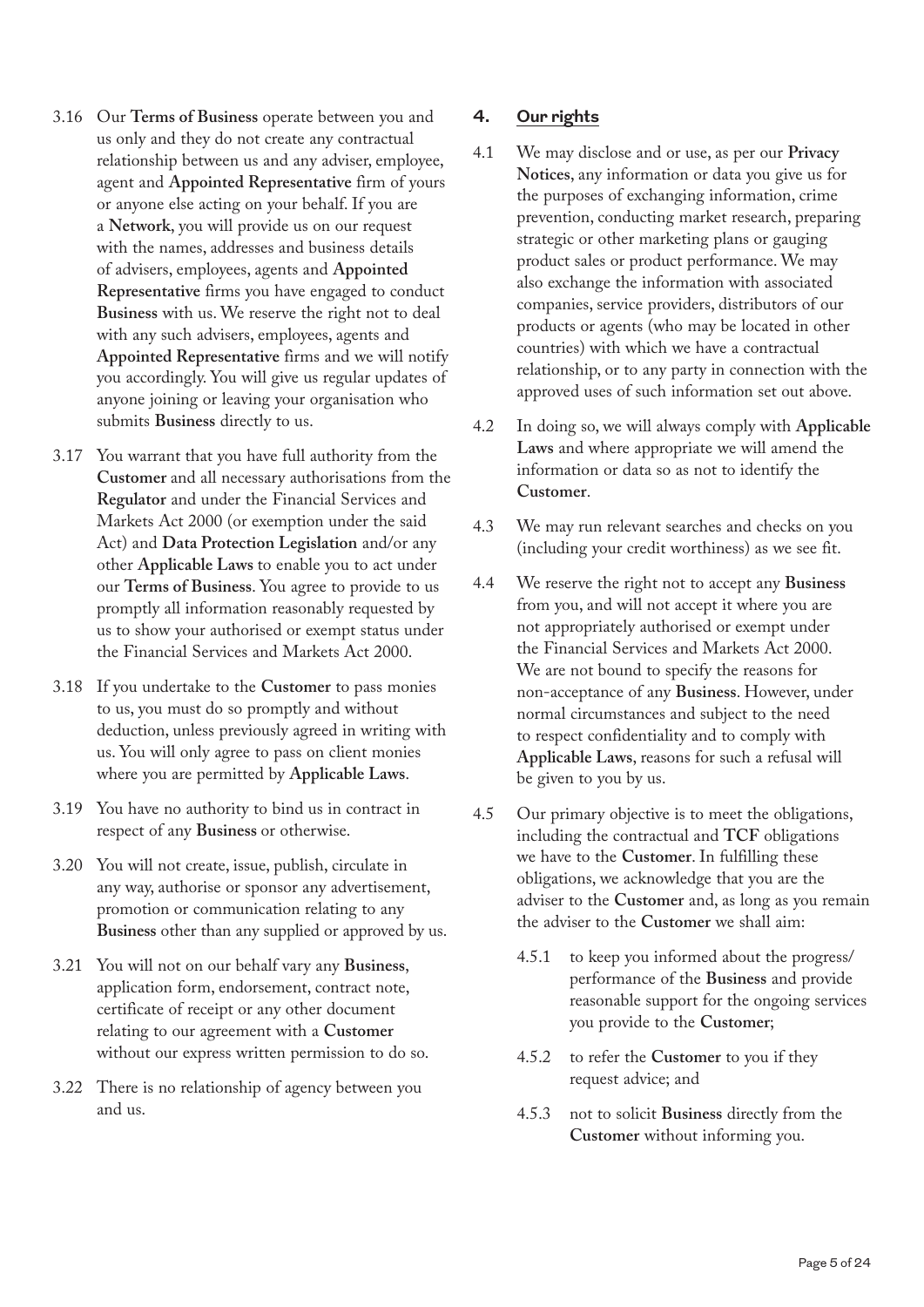- 4.6 Notwithstanding the provisions of clause 4.5, we reserve the right to send communications and information directly to the **Customer** and make direct contact with the **Customer** where we consider it appropriate pursuant to **Applicable Laws** or otherwise, including, but not limited to, when the **Customer** or you notifies us that you are no longer able to act for the **Customer** or you are no longer able to act for the **Customer** in its dealings with us or to advise on **Business**.
- 4.7 Notwithstanding the provisions of clause 4.5, we will contact **Customers** from time to time to administer **Business** with them, deal with their queries and to provide information to them about our **Business**. Nothing in our **Terms of Business** prevents us from contacting **Customers** for any purpose where we have acquired their details other than via you.
- 4.8 We reserve the right to vary the range, specification and price of any **Business**.
- 4.9 You may not use any intellectual property (which shall include, without limitation, our or any of the **Royal London Group's** names and brands) owned by us or **Royal London Group** except as otherwise agreed with us or expressly set out in our **Terms of Business**. Nothing in our **Terms of Business** shall operate to transfer the ownership of any intellectual property rights from us or **Royal London Group** to you. In the event that ownership of any intellectual property rights is so transferred, you shall do all things and execute all documents necessary from time to time in order to assign those intellectual property rights to us or **Royal London Group**.
- 4.10 We reserve the right to vary our **Privacy Notices** at any time and will let you know as soon as we can. We may choose to use our **Website** to do this. Changes will take effect from the date we publish the notification, or if different, from the date specified in the notification unless changes in **Applicable Law** dictate otherwise.

#### **5. Facilitation of adviser charges**

- 5.1 We will facilitate the payment of **Adviser Charge** to you, directly or through a third party, by deducting it from the **Business** following the receipt or production of an **Adviser Charge Instruction**. We reserve the right to contact the **Customer** direct about the **Adviser Charge Instruction** and to confirm the **Adviser Charge** with the **Customer** direct in such manner as we choose, including where an ongoing service is being provided by you.
- 5.2 We reserve the right to determine the flexibility and type of **Business** from which an **Adviser Charge** can be facilitated by us as set out in the relevant **Remuneration Guides**. We reserve the right to restrict the maximum **Adviser Charge** we will facilitate.
- 5.3 We reserve the right to take such steps as we see fit at any time to validate any instruction from a **Customer** to pay you **Adviser Charge** and you agree to co-operate with any reasonable request from us to you to assist us to validate such instruction or otherwise deal with the **Customer** (including but not limited to the production, promptly following our request, of a copy of your invoice to the **Customer** or the terms of your tariff or fees schedule).
- 5.4 Any **Adviser Charge** we pay you will be subject to and will follow the principles, rules and guidance of our **Regulator** and/or any **Applicable Laws**. We will not make any advance payment of **Adviser Charges**. We will not pay **Adviser Charges** over a materially different time period or on a materially different basis to that in which we collect the **Adviser Charge** from the **Customer** or if there is insufficient monies in the **Customer's Business** to pay the **Adviser Charge** in full in which case we will make a partial payment to the extent possible. At no time will we be responsible for the non payment or shortfall in any **Adviser Charges** due to you.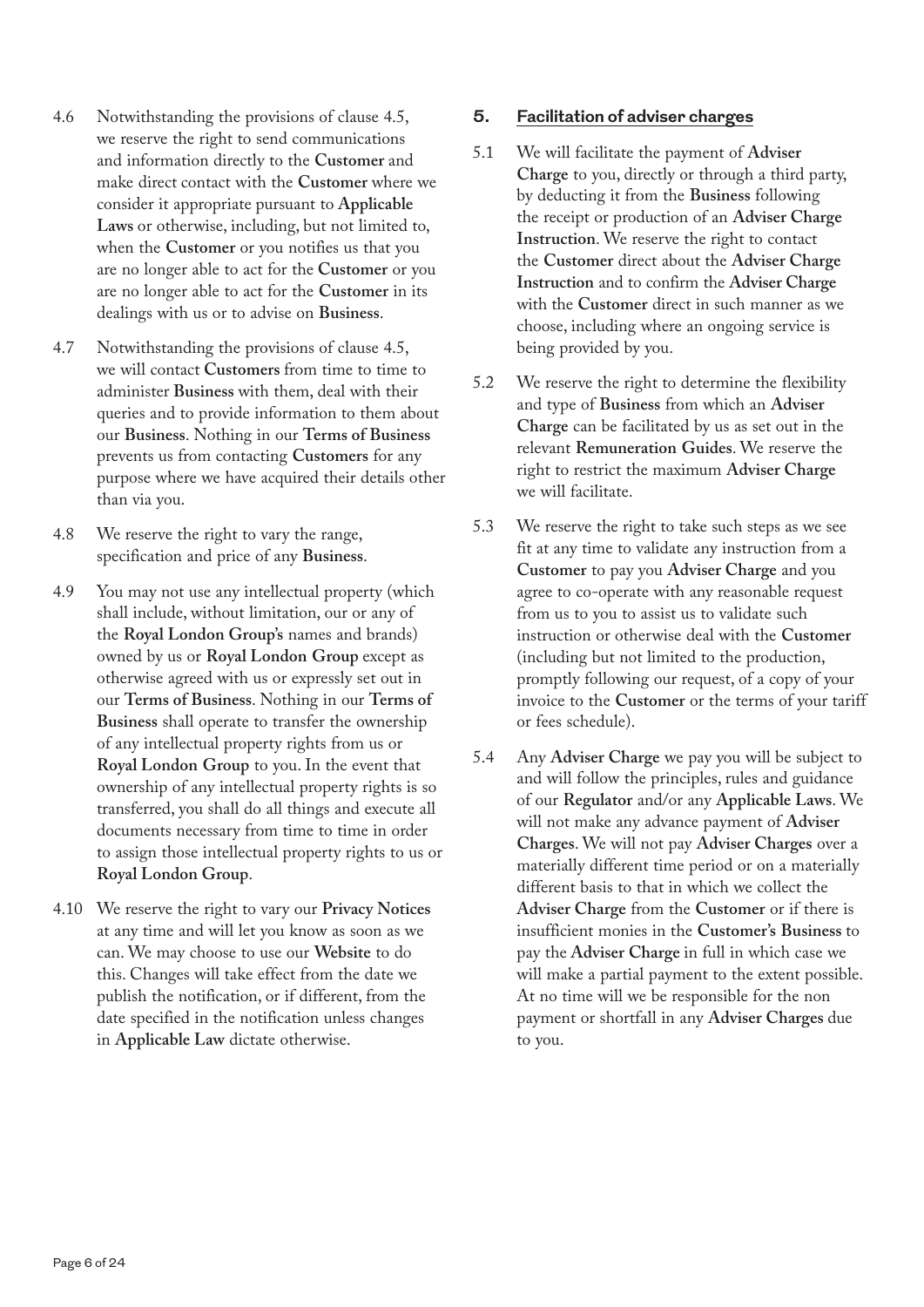- 5.5 We will pay **Adviser Charge** after we have received the relevant contributions or transfer payments.
- 5.6 We may change the payment of **Adviser Charge**, subject to our receiving clear instructions from the **Customer** to do so (which may be in an **Adviser Charge Instruction** or an application for **Business** or be in writing or in such manner or via such medium as we may determine) and validating such instructions in the manner set out in clauses 5.1 and 5.3.
- 5.7 We will stop paying **Adviser Charge** when instructed to do so by you or the **Customer** (which instruction will be accepted by us in writing or in such manner or via such medium as we may determine) or on cancellation of the **Business** or, if you are a sole trader on your death or if the **Regulator** instructs us to do so and we will inform you as soon as reasonably practicable and confirm the instruction with the **Customer**.
- 5.8 Subject to clause 5.10, we will not follow the **Customer's** instruction to stop the payment of **Adviser Charge** to you when the **Customer** has exercised their cancellation rights with regard to single contribution **Business** and with regard to contributions to **Business** by way of transfer payments on the basis that you have already rendered the advice service to the **Customer** for the **Adviser Charge.** However, on acceptance of our **Terms of Business**, you agree to repay to us immediately on demand any **Adviser Charge** paid to you during the cancellation period and such repayment will be treated as a debt due to us.
- 5.9 Subject to clause 5.10, in the case of a **Customer** opting-out of a **Business** used for automatic enrolment or exercising cancellation rights in respect of regular contribution **Business**, we will stop the payment of **Adviser Charge** to enable a full refund to be paid to the **Customer** in accordance with **Applicable Laws** and you agree to repay to us immediately as a debt due to us (whether demanded or not) any **Adviser Charge** already paid to you.
- 5.10 We reserve the right to refund any contribution to the **Customer** either net or gross of the **Adviser Charge** at our discretion and you will ensure that the **Customer** is informed accordingly.
- 5.11 We reserve the right not to pay **Adviser Charge** in respect of any **Business** from you or your family or one of your advisers or their family. For the purpose of this clause, 'family' includes spouse, partner, co-habitee, grandparent, parent, sibling, child, or grandchild (or the spouse or partner of any of those people). You must tell us if **Business** being submitted is in respect of you or your family or, subject to awareness, one of your advisers or their family.
- 5.12 We will facilitate the payment of **Adviser Charge** to you, directly or through a third party, by deducting it from **Business** which is in-force prior to the start of our **Terms of Business**. We require receipt or production of an **Adviser Charge Instruction**. We reserve the right to contact the **Customer** direct about the **Adviser Charge Instruction** and to confirm the **Adviser Charge** with the **Customer** direct in such manner as we choose, including whether an ongoing service is being provided by you.
- 5.13 In the circumstances set out in clause 8, any cessation of payment of **Adviser Charges** may not apply to initial **Adviser Charges** but will apply to ongoing **Adviser Charges**.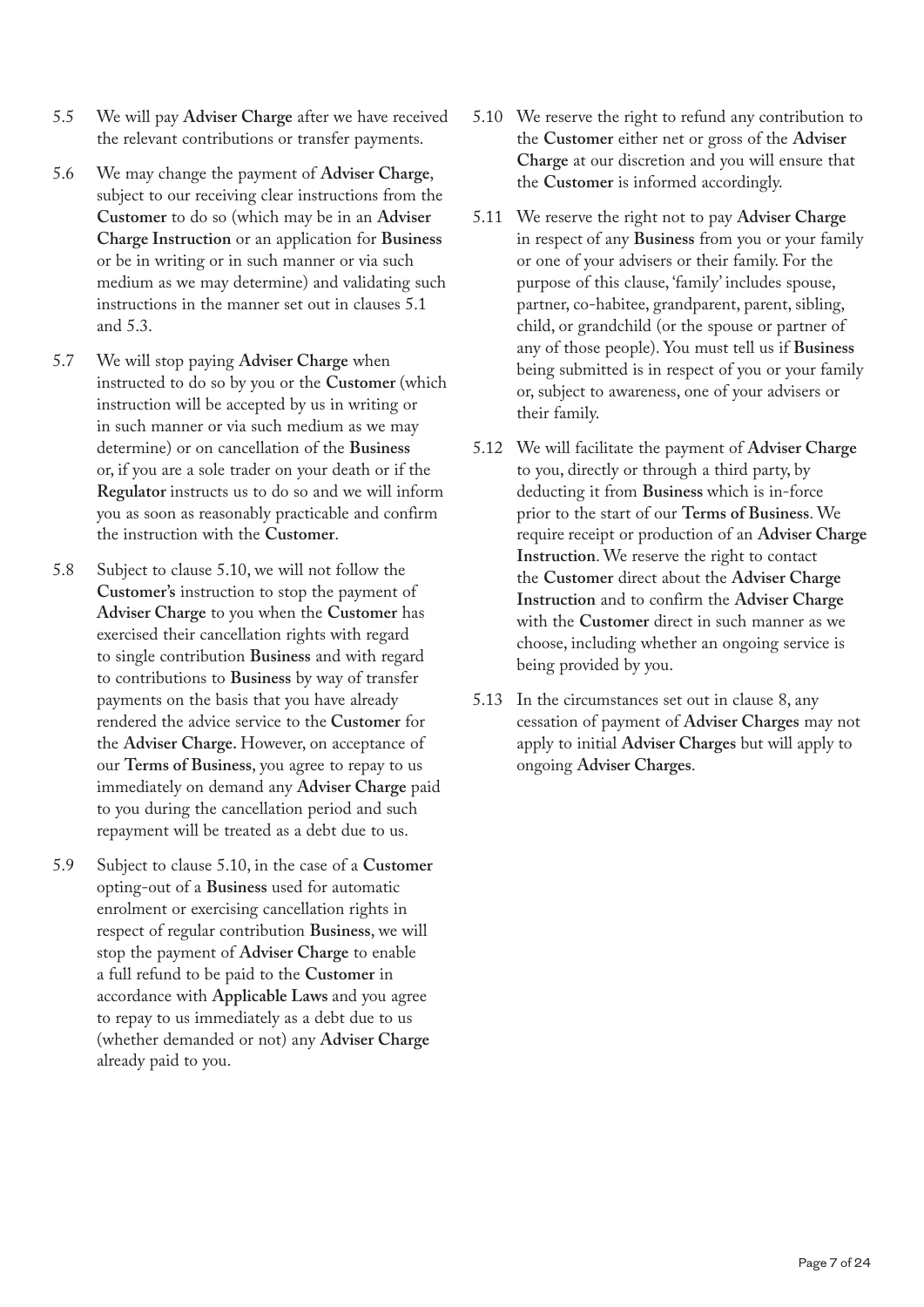#### **6. Facilitation of consultancy charges**

- 6.1 We will facilitate the payment of **Consultancy Charge** to you, directly or through a third party, by deducting it from the **Business** following the receipt or production from you of a **Consultancy Charge Instruction**. We reserve the right to contact the **Customer** direct about the **Consultancy Charge Instruction** and to confirm the **Consultancy Charge** with the **Customer** direct and/or the **Members** in such manner as we choose.
- 6.2 We reserve the right to determine the flexibility and type of **Business** from which a **Consultancy Charge** can be facilitated by us as set out in the relevant **Remuneration Guides**.
- 6.3 We reserve the right to take such steps as we see fit at any time to validate any instruction from a **Customer** to pay you **Consultancy Charge** and you agree to co-operate with any reasonable request from us to you to assist us to validate such instruction or otherwise deal with the **Customer** (including but not limited to the production, promptly following our request, of a copy of your invoice to the **Customer** or the terms of your tariff or fees schedule).
- 6.4 Any **Consultancy Charge** we pay you will be subject to and will follow the principles, rules and guidance of our **Regulator** and/or any **Applicable Laws**. We will not make any advance payment of **Consultancy Charges**. We will not pay **Consultancy Charges** over a materially different time period or on a materially different basis to that in which we collect the **Consultancy Charge** from the **Member** or if there is insufficient monies in the **Member's Business** to pay the **Consultancy Charge** in full in which case we will make a partial payment to the extent possible. At no time will we be responsible for the non payment or shortfall in any **Consultancy Charges** due to you.
- 6.5 We will not decide on the apportionment of the **Consultancy Charge** among the **Members** of the **Customer** and will follow the allocation of the **Consultancy Charge** among the **Members** in accordance with clear instructions to do so as agreed between you and the **Customer**.
- 6.6 We will pay **Consultancy Charge** after we have received the relevant contributions or transfer payments.
- 6.7 We may change the payment of **Consultancy Charge** subject to us receiving clear instructions from the **Customer** to do so (which may be in a **Consultancy Charge Instruction** or an application for **Business** or be in writing or in such manner or via such medium as we may determine) and validating such instructions in the manner set out in clauses 6.1 and 6.3.
- 6.8 We will stop paying **Consultancy Charge** when instructed to do so by you or the **Customer** (which instruction will be accepted by us in writing or in such manner or via such medium as we may determine) or on cancellation of the **Business** or, if you are a sole trader on your death or if the **Regulator** instructs us to do so or when the **Member** leaves service with the **Customer** or the **Member** dies and we will inform you as soon as reasonably practicable and confirm the instruction with the **Customer**.
- 6.9 In the case of a **Customer** they exercise their cancellation rights and stop paying regular contributions into their **Business**, we will stop the payment of **Consultancy Charge** to enable a full refund to be paid to the **Customer** in accordance with **Applicable Laws** and you agree that the payment of **Consultancy Charge** is a debt due to us and to repay to us immediately (whether demanded or not) any **Consultancy Charge** already paid to you.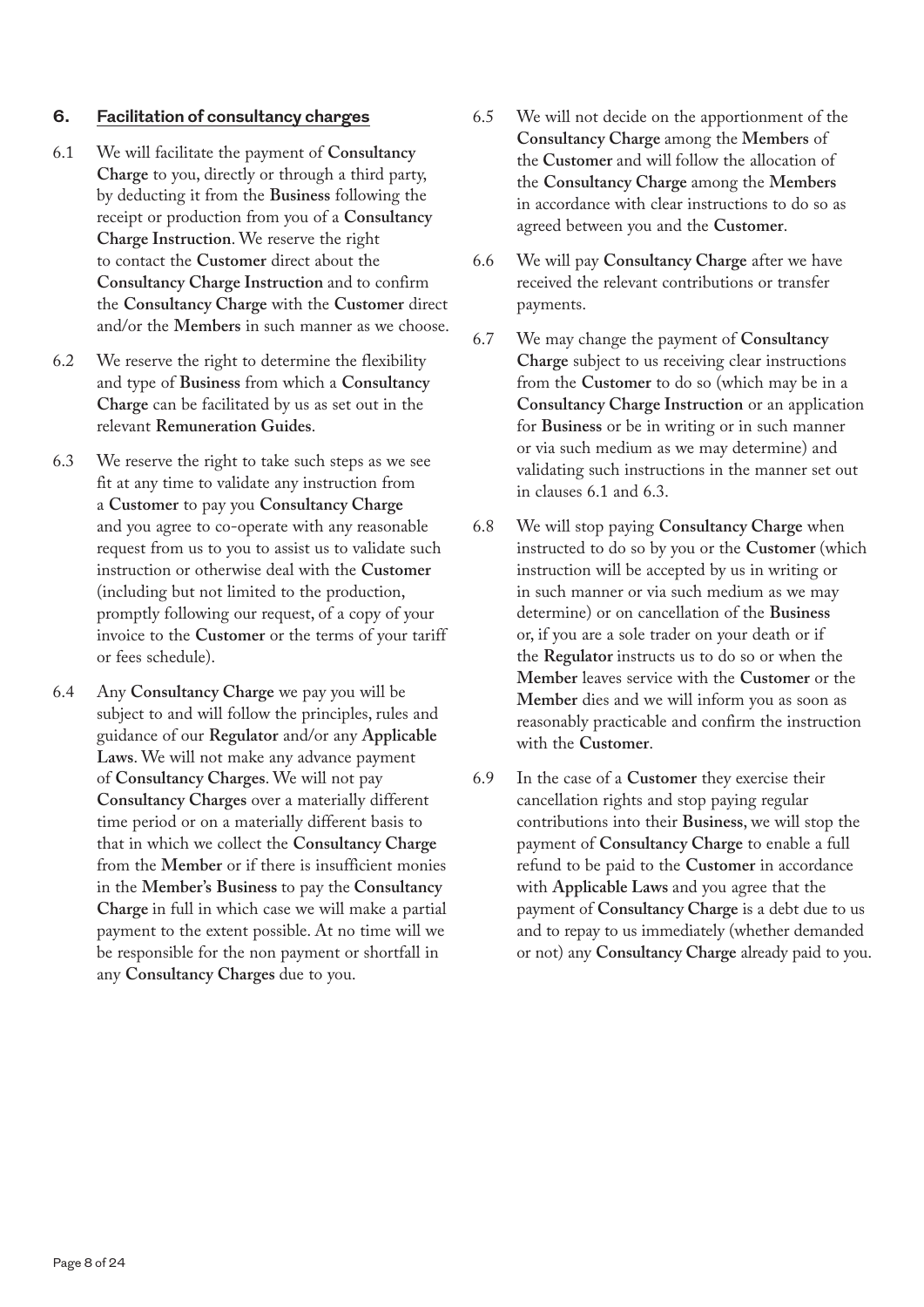- 6.10 We reserve the right to refund any contribution to the **Customer** either net or gross of the **Consultancy Charge** at our discretion and you will ensure that the **Customer** is informed accordingly.
- 6.11 We reserve the right not to pay **Consultancy Charge** in respect of any **Business** from you or your family or one of your advisers or their family. For the purpose of this clause, 'family' includes spouse, partner, co-habitee, grandparent, parent, sibling, child, or grandchild (or the spouse or partner of any of those people). You must tell us if **Business** being submitted is in respect of you or your family or, subject to awareness, one of your advisers or their family.
- 6.12 We will facilitate the payment of **Consultancy Charge** to you, directly or through a third party, by deducting it from **Business** which is in-force prior to the start of our **Terms of Business**. We require receipt or production of a **Consultancy Charge Instruction**. We reserve the right to contact the **Customer** direct about the **Consultancy Charge Instruction** and to confirm the **Consultancy Charge** with the **Customer** direct in such manner as we choose, including where an ongoing service is being provided by you.
- 6.13 In the circumstances set out in clause 8, any cessation of payment of **Consultancy Charges** may not apply to initial **Consultancy Charges** but will apply to ongoing **Consultancy Charges**.

#### **7. Commission**

- 7.1 We will credit or pay you commission in respect of **Business** and **Legacy Business** as set out in the relevant **Remuneration Guides** and only for as long as we are willing and able to do so according to **Applicable Laws**. The commission rates may be agreed between you and us on a case by case basis.
- 7.2 We will credit or pay to you **Trail Commission**. We will re-register the **Trail Commission** to a new adviser firm upon request by you, subject to the provisions of clause 9. Any **Trail Commission** paid on any increases to **Business** or on insured fund switches shall be subject to our receipt of written confirmation from you that no new advice has been provided to the **Customer**.
- 7.3 Where the **Customer** chooses to move to you as the new adviser and you apply to us for the re-registration of **Trail Commission** due to the **Customer's** former adviser firm, we will re-register the **Trail Commission** to you subject to the satisfaction of the provisions of this clause. You will confirm to us in writing that you will provide an ongoing service to that **Customer**. You also agree to provide us with such information as we may reasonably request to confirm that all such **Customers** have been informed of the proposed re-registration to you. We may write to the **Customers** to be re-registered to advise them of the change of adviser firm.
- 7.4 We will not require such a confirmation of ongoing services to be provided to the **Customer** in the case of a bulk transfer of **Trail Commission** in respect of the clients of another adviser which may be requested by you.
- 7.5 Any commission we pay you will be subject to and will follow the principles, rules and guidance of our **Regulator** and/or any **Applicable Laws**.
- 7.6 We will not pay you any **Adviser Charge** or **Consultancy Charge** where we are paying you commission on any **Business** (including any **Existing Group Arrangement**) for the same advice or service for which commission has been paid.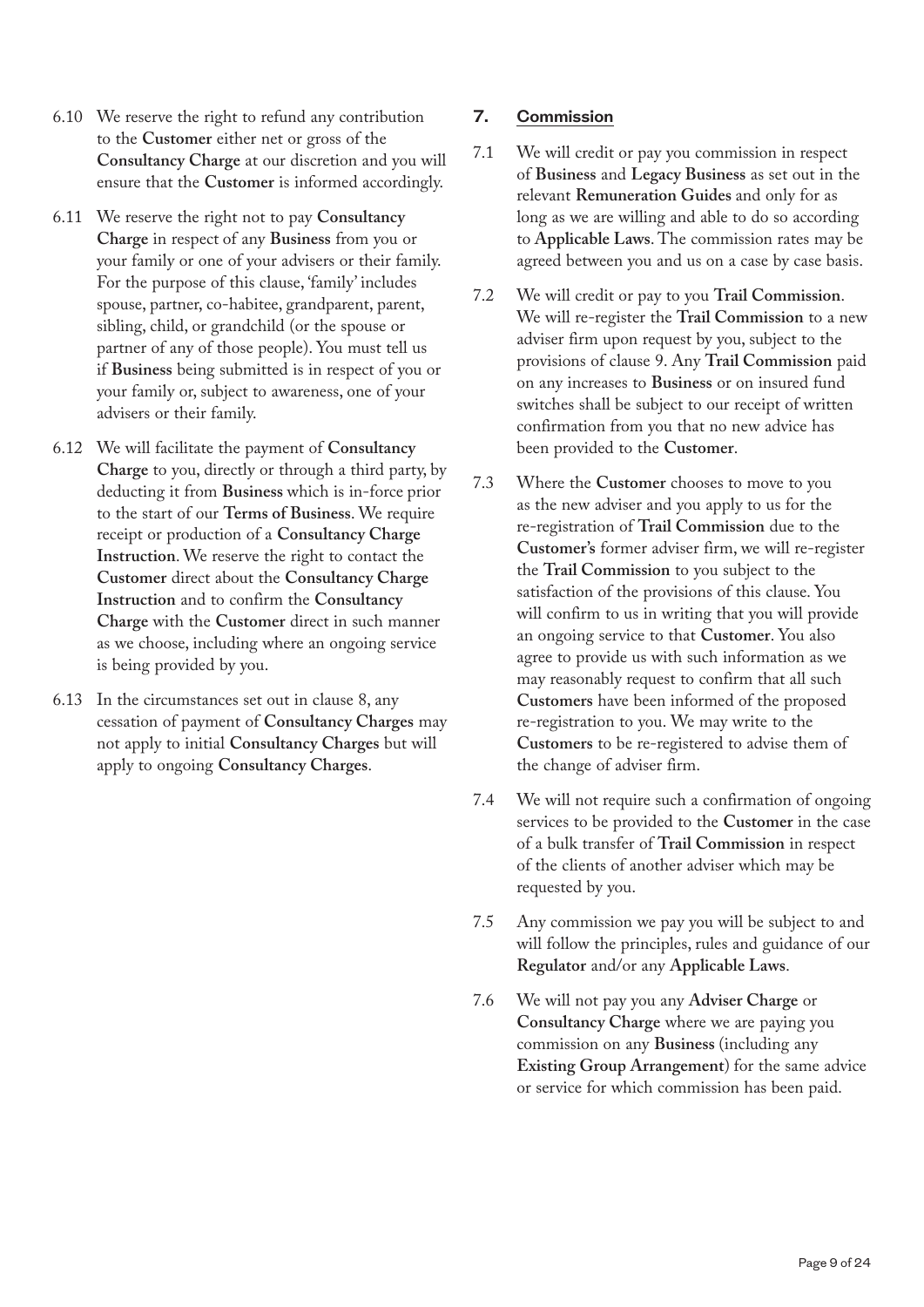- 7.7 We will normally pay commission in advance of the termination of the cancellation and/or cooling-off period and provide you with statements confirming payments in such time period as you and we agree.
- 7.8 We will normally only pay or credit commission once we have received the contribution and, where applicable, the **Customer's** money has been invested in a fund or funds.
- 7.9 We will stop paying commission for **Legacy Business** and **Trail Commission** in respect of **Business** that is cancelled, lapsed, ended, or if commission is a percentage of contributions and these contributions stop being paid for any reason.
- 7.10 If the terms of the **Legacy Business** are varied and/or the contributions change, we may vary the amount or percentage of commission we pay you accordingly as per the relevant **Remuneration Guides**.
- 7.11 You may ask us to apply some or all of the commission to enhance the benefits under your **Customer's Existing Group Arrangement**.
- 7.12 If any **Legacy Business** becomes void or is cancelled from inception because of misrepresentation or non-disclosure, or for any other reason, we will claw back all commission paid for that **Existing Group Arrangement** and its repayment will be due from you immediately as a debt to us (whether demanded or not).
- 7.13 We reserve the right not to pay commission for **Legacy Business** in respect of any **Legacy Business** from you or your family or one of your advisers or their family. For the purpose of this clause, 'family' includes spouse, partner, co-habitee, grandparent, parent, sibling, child, or grandchild (or the spouse or partner of any of those people). You must tell us if **Legacy Business** being submitted is in respect of you or your family or, subject to awareness, one of your advisers or their family.
- 7.14 In the event of commission being overpaid by us to you, the commission shall be repaid by you as soon as you become aware of the overpayment. If it is found that you are not entitled to commission, you must repay the commission as soon as you have been notified. This includes all clawback of commission as detailed in the relevant **Remuneration Guides** and any other commission payment which we deem to be incorrect. In addition, any other commission clawback due to us must be repaid by you upon receiving notice in writing from us.
- 7.15 Commission is repayable in the following circumstances:
	- 7.15.1 in full if no contribution or payment is received for **Business** where commission has already been paid;
	- 7.15.2 in full if **Business** is cancelled in the regulatory or contractual cancellation period or cooling-off period or if a **Member** opts out of **Business** for automatic enrolment purposes;
	- 7.15.3 in full or in part if you receive more commission than you are due, repayment being the excess commission amount;
	- 7.15.4 in full or in part where you have been notified by us; or
	- 7.15.5 in full or in part where commission has been paid in circumstances where it should not have been paid under **Applicable Laws**.
- 7.16 You will remain liable at all times including after termination of our **Terms of Business** for reclaims of commission due to us.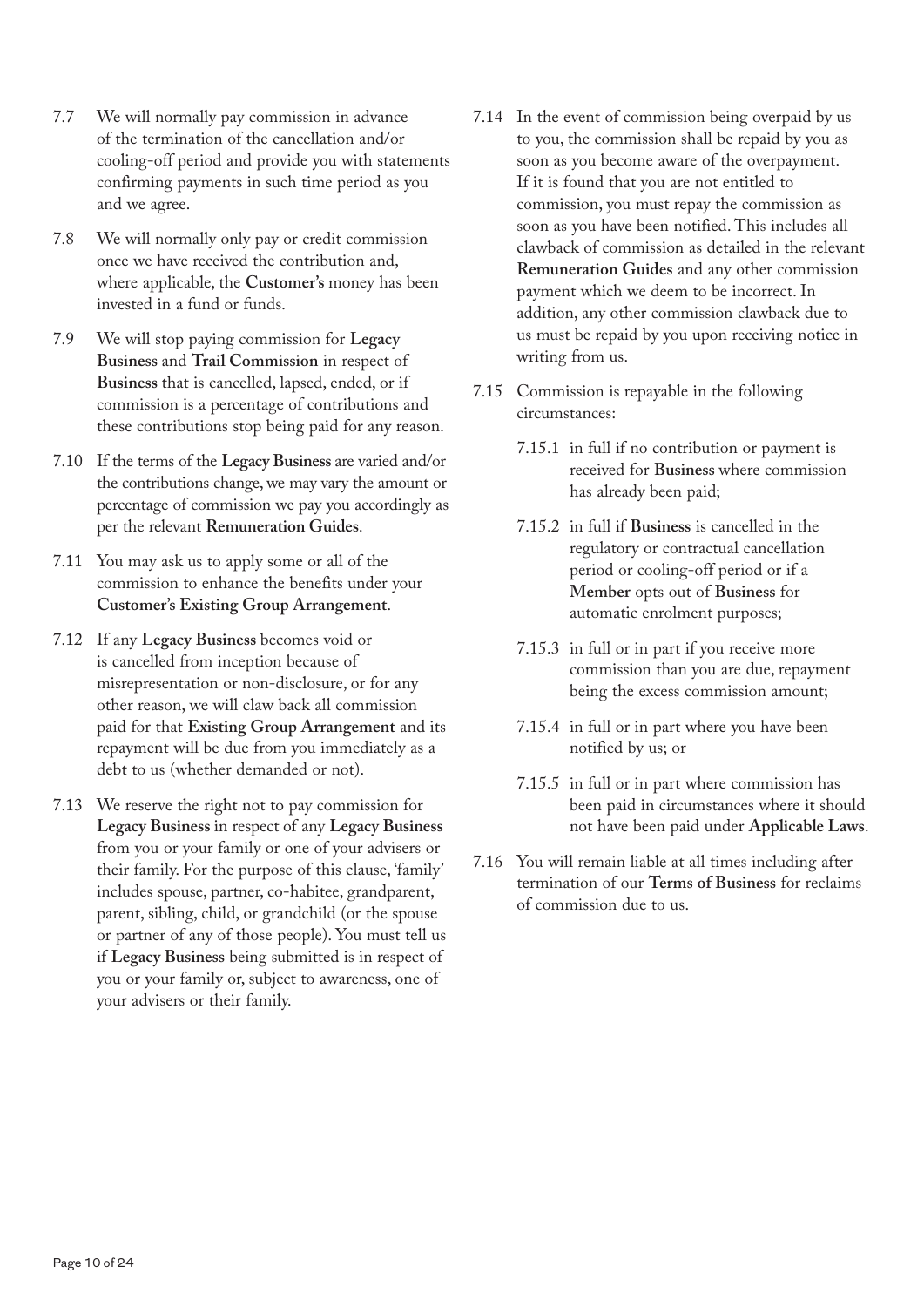#### **8. Ceasing to pay remuneration**

- 8.1 Subject to the provisions of clauses 5.13 and 6.13, we reserve the right to cease paying **Remuneration** to you in relation to any or all **Business** or in respect of certain types of **Business** or particular **Business** in the following circumstances:
	- 8.1.1 if you or we terminate our **Terms of Business** in accordance with clause 18 below; or
	- 8.1.2 if we are unable, acting reasonably, to trace your whereabouts in order to pay **Remuneration** to your bank account; or
	- 8.1.3 if you cease to be the adviser to or agent of the **Customer**; or
	- 8.1.4 if we have concerns regarding the authority of a partner, director, principal, adviser, member or **Appointed Representative** of yours to represent you or to give us instructions; or
	- 8.1.5 if you are a sole trader, in the event of your death; or
	- 8.1.6 if **Business** is submitted to us in breach of the **Applicable Laws** or your FCA authorisation and permissions to undertake regulated activities; or
	- 8.1.7 if there are material changes in your legal identity or constitution; or
	- 8.1.8 if you or any of your partners, directors, principals, advisers or members or **Appointed Representatives** of yours have been charged with, or convicted of, an offence involving fraud or dishonesty; or
	- 8.1.9 if, in the case of an **Adviser Charge** or **Consultancy Charge**, there are insufficient or not readily realisable funds to make the relevant payment. Notwithstanding this right to cease payment, we also reserve the right to defer the payment of **Adviser Charge**  or **Consultancy Charge** if there are insufficient or not readily realisable funds to make the relevant payment until we decide, in our discretion, that there are sufficient and available funds to make the payment; or
- 8.1.10 if a **Customer** advises us to cease paying **Trail Commission** on the basis that you no longer act for the **Customer**; or
- 8.1.11 if, in the case of ongoing **Adviser Charge** or **Consultancy Charge**, the **Customer** has died or has retired in which latter case the payment will cease at the selected retirement date; or
- 8.1.12 if, in the case of ongoing **Adviser Charge** or **Consultancy Charge**, the **Business** has been transferred to another product provider other than us; or
- 8.1.13 if, in the case of ongoing **Adviser Charge** or **Consultancy Charge**, we have not received up to date contact details of the **Customer** or a confirmation of the entitlement to receipt of ongoing **Adviser Charge** or **Consultancy Charge** that may be payable to you, either within 60 days after our request for such information from you; or
- 8.1.14 if a **Customer** advises us to cease paying any **Adviser Charges** to you; or
- 8.1.15 an **Employer** advises us to cease payment of **Consultancy Charges** to you; or
- 8.1.16 where we reasonably believe that the **Adviser Charge** or **Consultancy Charge** varies in any material way from your standard charging structure or if the **Adviser Charge** or **Consultancy Charge** appears to be unreasonable in relation to our understanding of the advice given or services provided; or
- 8.1.17 where we believe that the collection of an **Adviser Charge** or **Consultancy Charge** may have a material adverse impact on the **Business** or funds held by a **Customer** in their **Business**; or
- 8.1.18 where we believe that the payment of **Remuneration** would be in breach of the **Applicable Laws** or such payment would constitute an unauthorised payment for the purposes of Part 4 of Chapter 3 of the Finance Act 2004.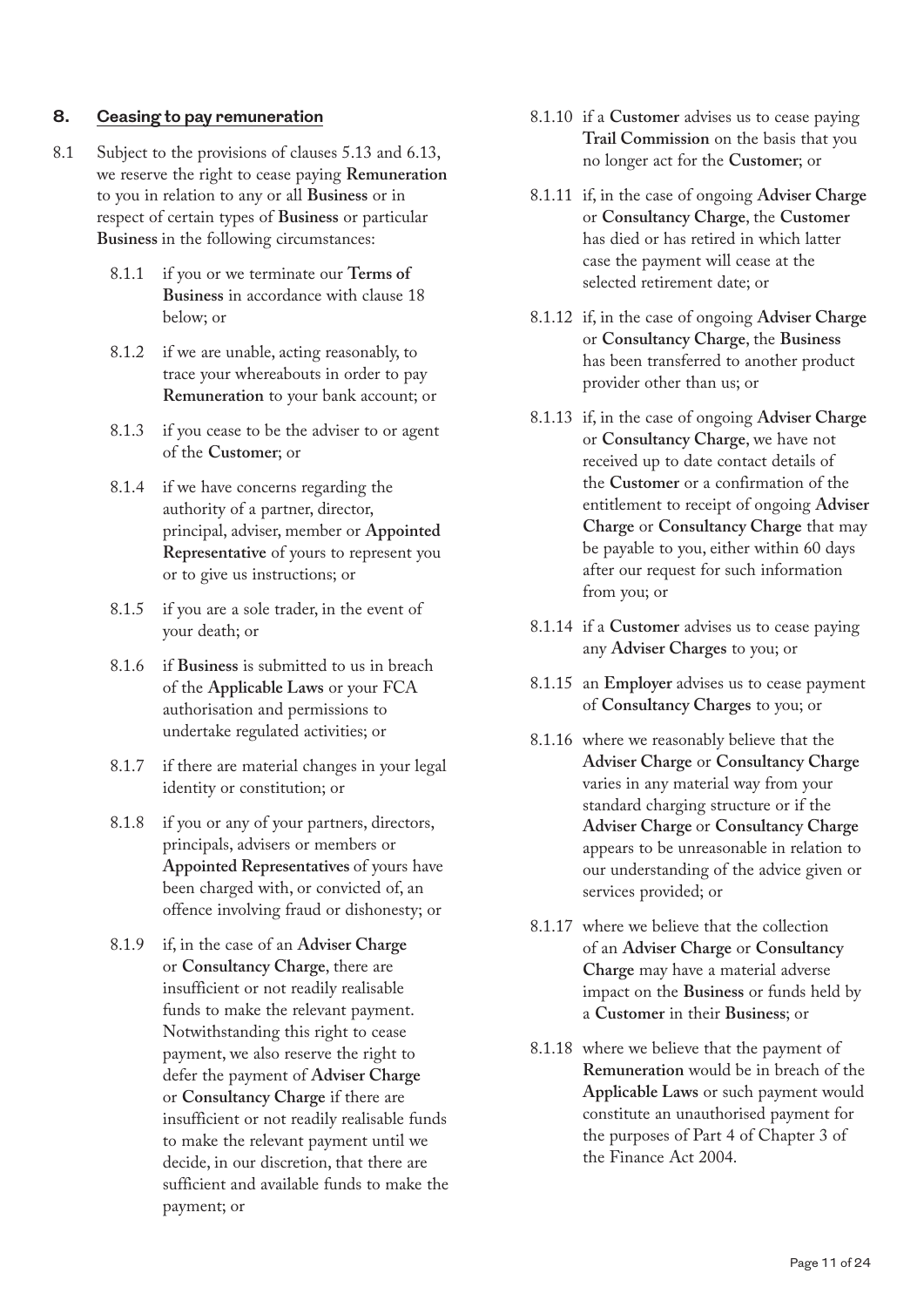#### **9. Change of adviser**

- 9.1 If you intend to transfer some or all of your business (including the **Customer** contact details, database or servicing rights) to another adviser firm including the rights to any **Remuneration**, you agree to provide us with prior notice of your intention to do so in order for us to undertake certain checks before we take any action. In order for us to check that you and the new adviser firm have consented or agreed to such a transfer and to understand the terms of such transfer, you agree to provide us with such information that we may reasonably request concerning the transfer. The information must contain sufficient details for us to determine which **Business** is to be re-registered in the name of the new adviser firm. We will also require a confirmation from the new adviser firm that it is appropriately authorised or exempt under the Financial Services and Markets Act 2000 and, except for bulk transfers, that it will undertake the servicing obligations to the **Customers** to be re-registered to it. You also agree to provide us with such information as we may reasonably request to confirm that all such **Customers** have been informed of the proposed re-registration to the new adviser. We may write to the **Customers** to be re-registered to advise them of the change of adviser firm. We will also require confirmation from you of the **Customers** which are not to be transferred to the new adviser firm and information about how they are to be serviced in the future. We will only consider a transfer of any **Remuneration** at the existing levels (or lower if requested by the new adviser firm)**,** without further validation of the **Customer** instructions, upon our receipt of the requested information and confirmations and if the **Customer** does not object. If the **Customer** objects, we will not register the **Customer** to the new adviser and stop all payments of **Remuneration**.
- 9.2 Upon satisfaction of the provisions in clause 9.1 in our sole opinion, we will transfer the rights to receive **Remuneration**, as applicable, which you have with us, to the new adviser firm, subject to our prior receipt in cleared funds of any debt due from you to us or of a written confirmation from the new adviser firm that it will become responsible for any remaining debts due from you to us with regard to the **Business** transferred under our **Terms of Business**. We reserve the right to confirm with the **Customers** their re-registration to the new adviser firm and to write to you and the new adviser firm with details of the **Customers** which have been re-registered.
- 9.3 Where a **Customer** requests that its **Business** conducted by you is to be transferred to another adviser firm, we reserve the right to act on the **Customer's** instruction even if it is contrary to yours. We will pay all further **Remuneration** in respect of **Business** conducted by you to the new adviser firm except for any existing initial **Adviser Charges**, any existing initial **Consultancy Charges** and commission which has accrued to you at the date of the transfer.
- 9.4 In the event that a **Customer** appoints a new adviser firm to provide advice and services, you agree that we can provide details of **Adviser Charges** and **Consultancy Charges** paid to you although we will not, as part of that disclosure, reveal your identity as the recipient of such **Adviser Charges** and **Consultancy Charges** without your consent or that of the **Customer**.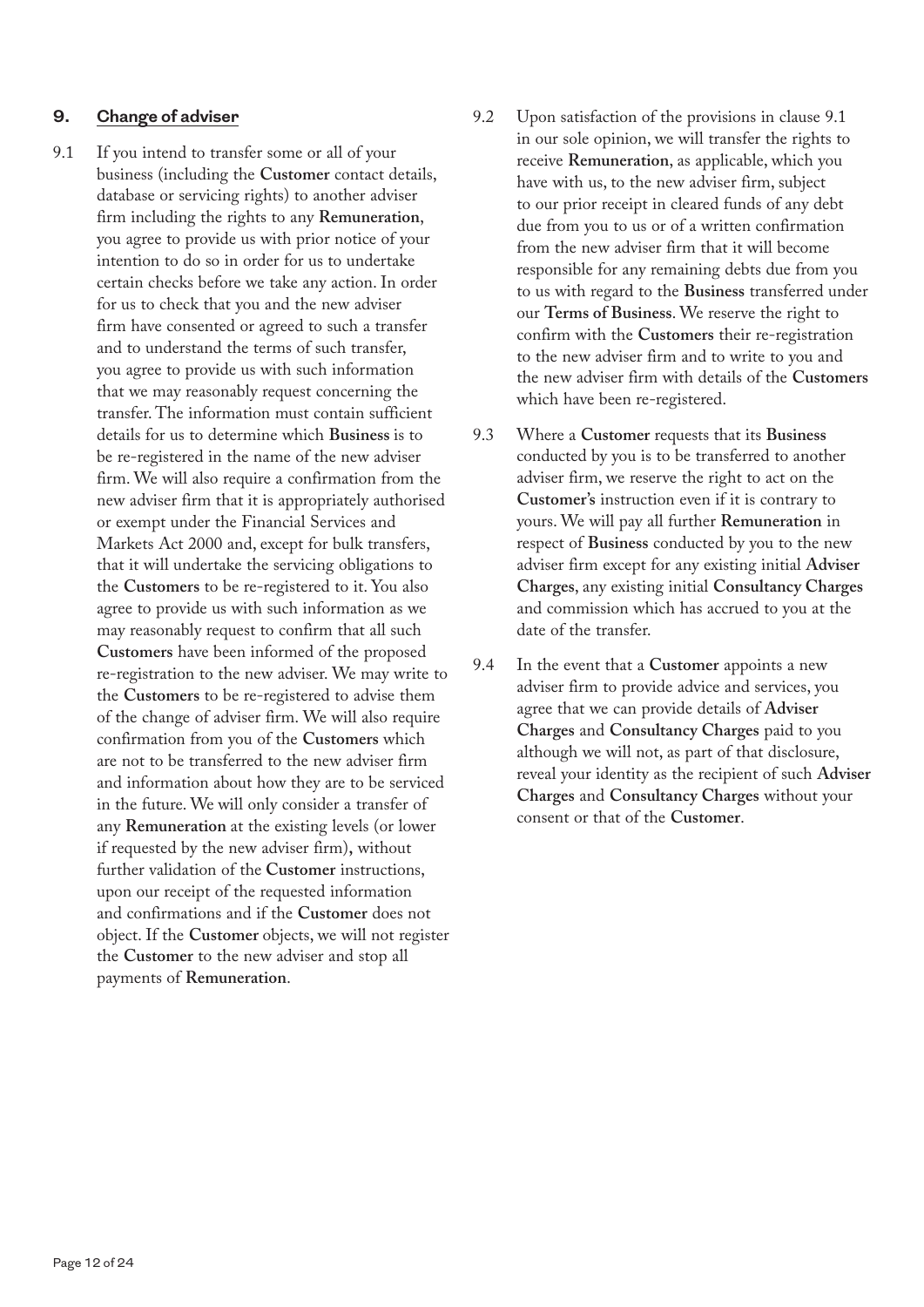#### **10. Method of payment and statements of account with us**

- 10.1 We will pay **Remuneration** due to you at the frequency and in such method as is agreed with us.
- 10.2 We may defer making payment of any **Remuneration** to you until such accumulated amount reaches the minimum amount that we may set from time to time for our payment runs. We may review this minimum level from time to time.
- 10.3 You may ask us to re-direct all or part of your **Remuneration** to a third party on your behalf. If we agree to do so, we will endeavour to ensure a correct payment is made to the requested third party, but we cannot accept any responsibility for non-payment (which may be the case if your account with us holds insufficient credit) or an incorrect payment.
- 10.4 If we exercise our right to reclaim any **Remuneration** from you, we will reclaim from both you and the third party to whom you have requested payment, in the same proportion as the then prevailing split for such re-direction of **Remuneration**. However, if in our sole discretion we conclude that we cannot recover any reclaimed monies from the third party, you will repay to us the full amount of any reclaimed **Remuneration** as a debt to us (whether demanded or not).
- 10.5 If your account with us is in debt for any consecutive period of four months or more, you shall be deemed to have given us your express consent to inform the third party to whom you have requested us to re-direct any **Remuneration** accordingly.
- 10.6 Any re-direction of **Remuneration** by you to a third party pursuant to our **Terms of Business** is solely as a result of an agreement made between you and such third party. We cannot be deemed to be making any payment itself by way of commission, **Remuneration**, reward or otherwise to such third party in respect of the **Business** to which the re-directed **Remuneration** relates.
- 10.7 We will provide you with a statement of account showing the **Remuneration** and any debt and interest due to us and any setting-off against payments due to you or us.
- 10.8 These statements may be contained in writing, on disk, in direct online communication or other method of communication and will be provided at such frequency as agreed between you and us.
- 10.9 These statements shall be the conclusive record of amounts due to you or to us, save in the event of manifest error or omission.
- 10.10 We will keep such statements for 6 years, or such other period as required by **Applicable Laws**.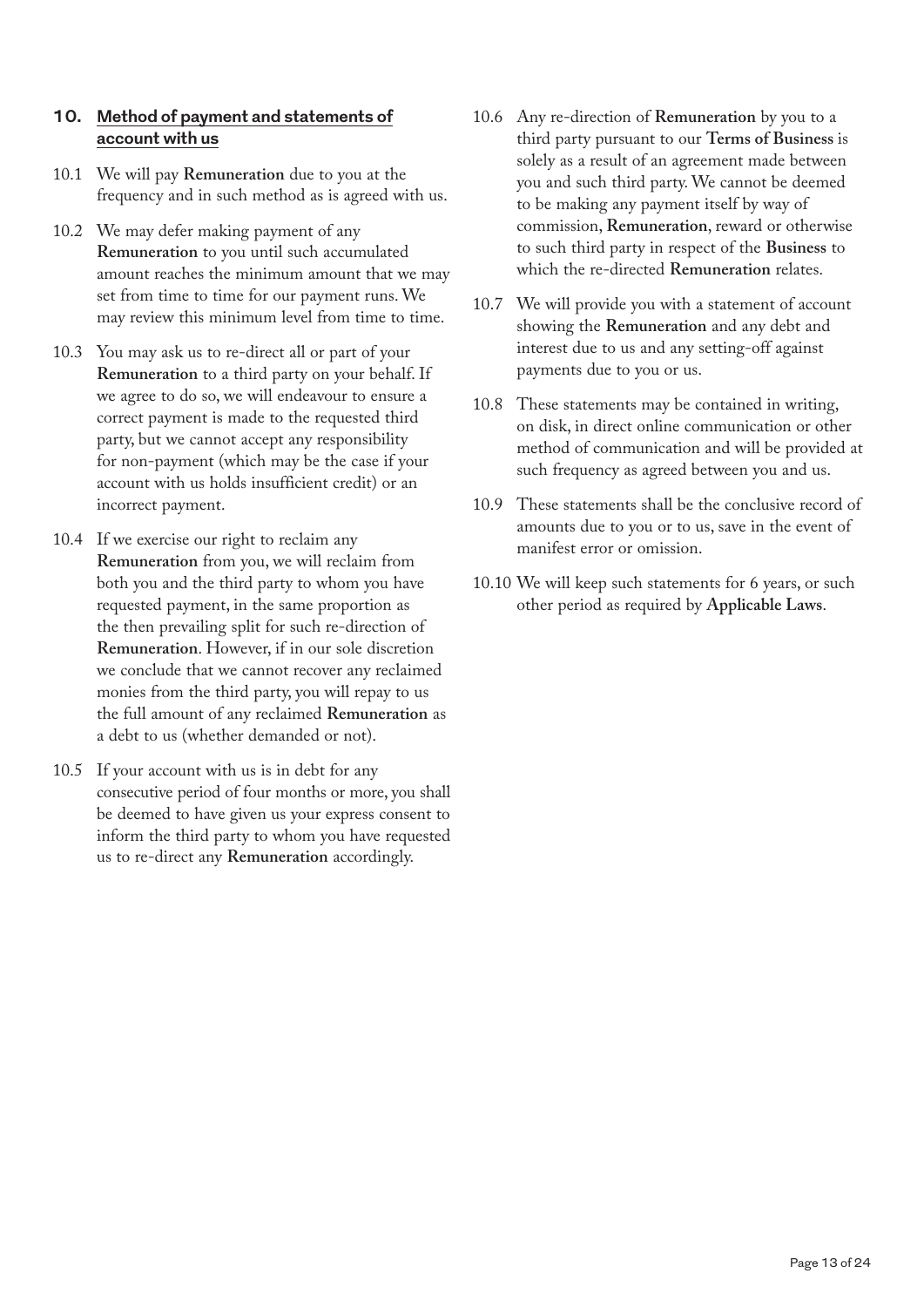#### **11. Debts, repayment and set-off**

- 11.1 In the event that at any time you have a debt due to us of any **Remuneration** or otherwise, you will settle that debt immediately without our issuing a formal demand, unless otherwise stated in our **Terms of Business**.
- 11.2 If you fail to pay any sum due to us under our **Terms of Business** within 4 months of its due date, we shall be entitled to charge interest on any amount outstanding at the English County Court rate (or Sheriff Court rate, if applicable), such interest being charged as a separate, continuing obligation and not merging with any judgment.
- 11.3 We reserve the right to set off the payment of any amount due to you (whether of **Remuneration**  or otherwise) against any amount due to us. If you hold more than one account with us or **Royal London Group**, we reserve the right to set off one account against any other for monies due to us. We may also set off any payment to you against any debt due to us or **Royal London Group** under any other agreement or arrangement and not just our **Terms of Business**.
- 11.4 In the event that at any time you have a debt due to us, we reserve the right to pass this information to the **Regulator** and other financial institutions and to third parties providing data gathering information services on their behalf, such as the Elixir 2000 Database maintained by Crif Decision Solutions Limited (or any other database selected by us and maintained by any other agency).
- 11.5 You agree that you will not seek to recover from a **Customer** by way of legal proceedings or through other means any part of an **Adviser Charge** or **Consultancy Charge** which a **Customer** has requested us to pay to you but which has been used to set off any debt due to us under our **Terms of Business** or otherwise.
- 11.6 Exercising our rights under this clause 11 will be without prejudice to any other rights or remedies available to us or we may have.

#### **12. Money laundering and terrorist financing**

- 12.1 In providing regulated services to **Customers** and introducing business to us, you are responsible for compliance with **Applicable Laws** governing the prevention of money laundering and terrorist financing (including the **Regulator's** rules and guidance, the Money Laundering, Terrorist Financing and Transfer of Funds (Information on the Payer) Regulations 2017/692, the Proceeds of Crime Act 2002 and the Terrorism (United Nations Measures) Order 2009 or other applicable money laundering or terrorist financing legislation) and with the Joint Money Laundering Steering Group's Guidance Notes for the Financial Sector.
- 12.2 In accordance with such legislation and regulation, you shall operate effective screening processes to guard against making economic resources available to sanctioned individuals or entities. In addition, you shall obtain and accurately record appropriate evidence of the identity of all **Customers** and any other third parties introduced to us by you. You will forward to us a confirmation of verification of identity for all relevant parties, in order to satisfy your own and our obligations under applicable legislation and regulations governing the prevention of money laundering and terrorist financing. In accepting a confirmation of verification of identity, we are, for the purposes of the Money Laundering, Terrorist Financing and Transfer of Funds (Information on the Payer) Regulations 2017/692, placing reliance on you to undertake the **Customer** due diligence.
- 12.3 Further, we reserve the right to carry out random checks on **Customer** identity evidence and other **Customer** information held by you. You should on request and as soon as practicable, forward to us relevant copies of any identification and verification data and other relevant documents on the identity of the **Customer** and other third parties, which you obtained when undertaking **Customer** due diligence.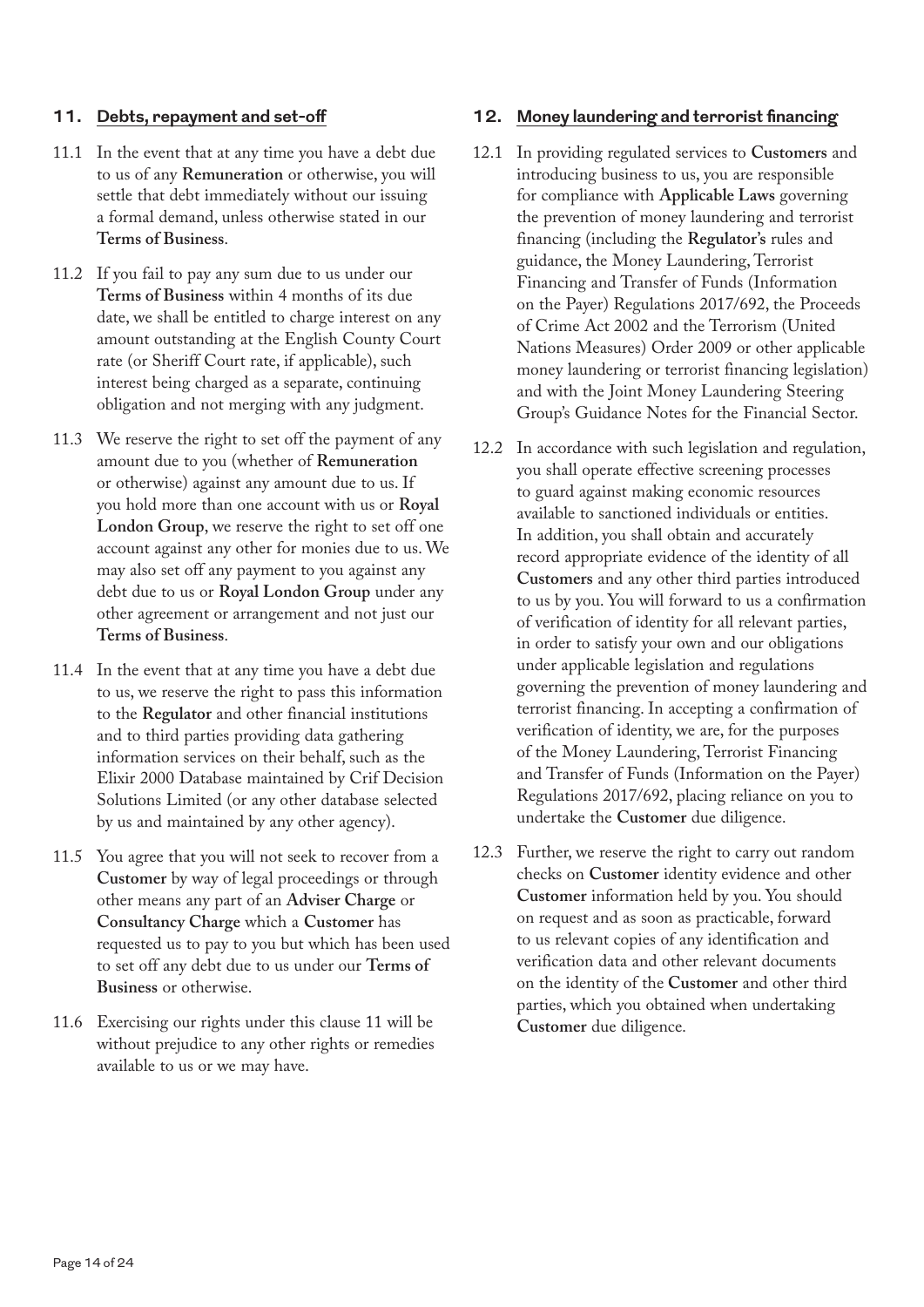12.4 It is our policy to comply with all the legal obligations imposed on us in connection with **Bribery and Corruption**. To the extent that any such applicable **Bribery and Corruption** obligations apply to you, your business or your officers or employees in any relevant jurisdiction, in providing regulated services to **Customers** and introducing **Business** to us, you represent that you, your business and your officers and employees are compliant and will remain compliant with such **Bribery and Corruption** obligations and that you will have in place adequate and effective procedures and regularly audit and monitor such procedures to prevent a breach of any such compliance and report promptly to us in writing any breaches of such compliance (including where there is a suspicion of a breach or an allegation of a breach) which are or may be relevant to our **Terms of Business**.

#### **13. Data protection, data security and electronic mail**

13.1 The expressions "data controller", "processing", "personal data", "data processor", "data subject", "subject access request" and "personal data breach" shall bear their respective meanings given in the **Data Protection Legislation** and any other grammatical forms of those expressions shall be interpreted accordingly.

#### **Your personal data**

13.2 We confirm we have a **Lawful Basis** for holding and processing **Personal Data** about you, any person employed by you or your **Customers** and relating to your dealings with us on our database for the purpose of administering the **Customer's Business**, paying you **Remuneration**, maintaining our relationship and for regulatory issues. We will use this **Personal Data** to manage the ongoing relationship, to provide you with information and to administer your account with us. We may carry out credit and/or reference checks on you or any other director, partner, **Appointed Representative** or employee of you. By accepting a relationship with us, you and any other director, partner, **Appointed Representative** or employee of you agree to these checks taking place throughout the duration of the relationship where we, in our sole opinion, feel it is necessary to do so.

- 13.3 We will keep your **Personal Data** (and your employees' **Personal Data**) for a reasonable period (such period being no longer than is necessary to fulfil our obligations to you as per our Adviser **Privacy Notice**). We confirm and you agree that on a legitimate interest basis, we may also share your **Personal Data** (and your employees' **Personal Data**) with our service providers, agents and with third parties such as auditors, underwriters, reinsurers, medical agencies, identity authentication agencies, other financial institutions and legal and regulatory bodies (in the UK and abroad).
- 13.4 We confirm and you agree that on a legitimate interest basis, we may contact you by mail, phone, fax, email or other electronic messaging with further offers, promotions and information about products and services which may be of interest to you and your **Customers**. However if at any time you object to marketing contact by any of these methods, please let us know.
- 13.5 We may monitor and record phone calls and keep them for the purposes of training and quality assurance and to ensure we have an accurate record of instructions.
- 13.6 To provide the services under our **Terms of Business**, it may be necessary to transfer you or your employees' **Personal Data** to countries that provide a different level of data protection from the UK. In such circumstances, we will ensure that the relevant country has an adequate level of protection.
- 13.7 You must keep secure all security information which you use to access information provided by us, both on your systems and a third party's. Security information may include, but is not limited to passwords, digital identifiers/certificates. You must inform us as soon as you become aware of anyone ceasing to be eligible to access any of our or a third party's system to which you have access.
- 13.8 Where you choose to deal with us online, you will be subject to additional terms and conditions relating to our online services which can be found when accessing our online services from our **Website**.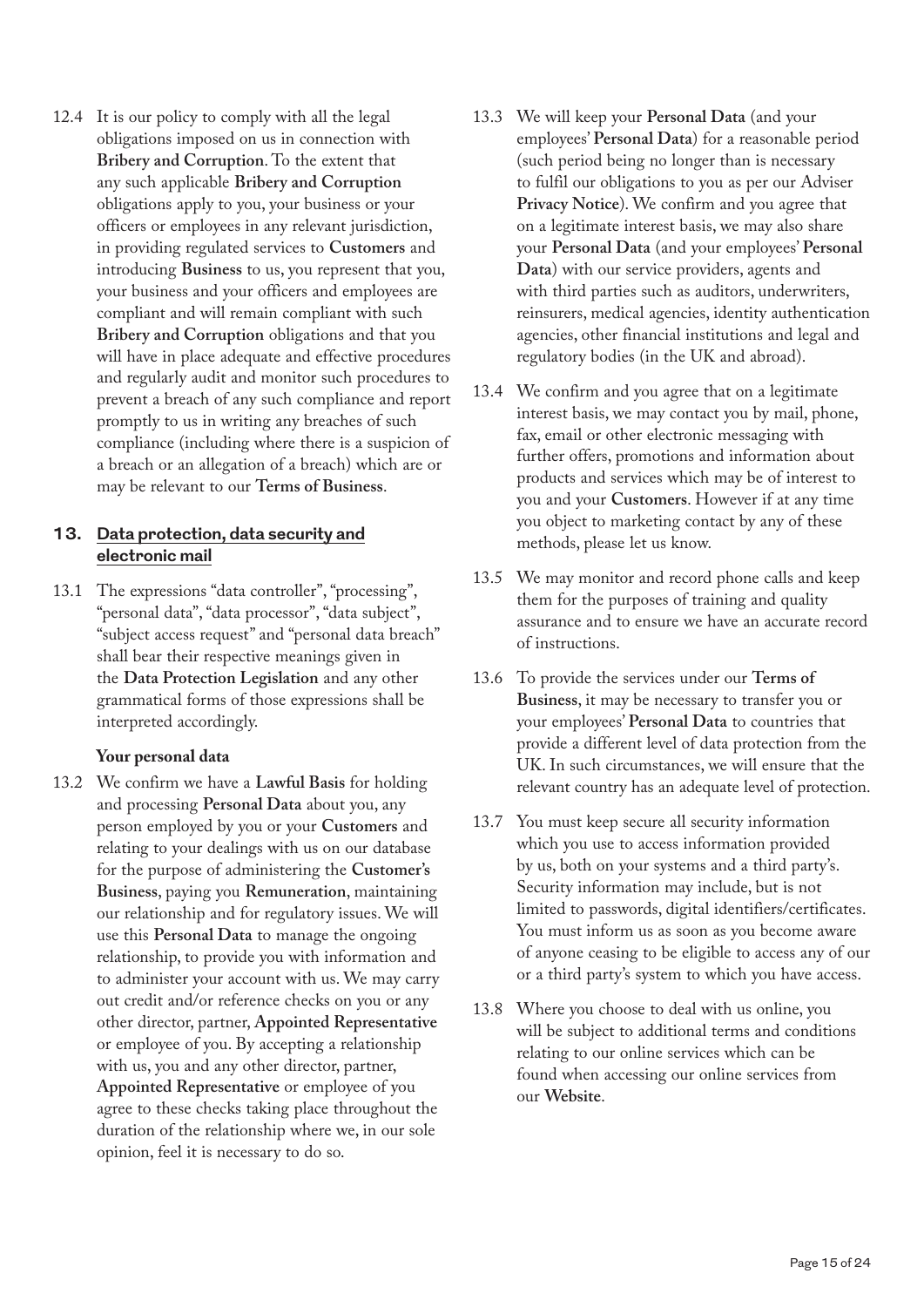- 13.9 Email communications are not necessarily secure, and may be intercepted or changed after they are sent. We do not accept any liability where such communications are changed or are not delivered.
- 13.10 You must ensure that you have adequate security measures in place (including but not limited to any measures we ask you to take) and that the appropriate measures are in place to prevent harmful viruses being sent to us electronically.

#### **The Customer's personal data**

- 13.11 The **Data Protection Legislation** places legal obligations on all organisations processing **Personal Data** as either data controllers and/or data processors. We remind you that these obligations are likely to apply to your organisation and may affect how you process **Personal Data** of the **Customer**. In addition, our Intermediary Pensions **Privacy Notice** for **Customers**, which is available at **www.royallondon.com/privacy**, also confirms how we may use the **Customer Personal Data** you provide to us under this **Terms of Business**. We and you (together 'the Parties') both acknowledge that each Party acts as a data controller in respect of any **Personal Data** processed in respect of the **Customer** under our **Terms of Business** and to the extent that both Parties are both data controllers, both Parties agree that each Party shall:
	- 13.11.1 be separately responsible for compliance with the **Data Protection Legislation** including but not limited to all appropriate data and information security measures and relevant confidentiality undertakings of its personnel;
	- 13.11.2 process **Personal Data** in respect of the **Customers** in accordance with the **Data Protection Legislation** at all times;
	- 13.11.3 warrant that it will have in place all necessary fair processing notices, including, without limitation, **Privacy Notices** to data subjects in respect of its processing of **Personal Data** and **Customers** marketing preferences, including (as appropriate) our Intermediary Pensions **Privacy Notices** in relation to the **Business** you place with us, as required by the **Data Protection Legislation**;
- 13.11.4 maintain accurate records of processing in relation to the **Personal Data** it processes;
- 13.11.5 not do or omit to do anything that would cause either Party to be in breach of their obligations under the **Data Protection Legislation**;
- 13.11.6 notify the other Party promptly following receipt of any data subject request or **Regulator** request or correspondence it (or its subcontractors) receives, which relates directly or indirectly to the processing of the **Personal Data** or to the other Party's compliance with the **Data Protection Legislation**, provide the other Party with a copy of such data subject request or **Regulator** correspondence, only disclose such **Personal Data** in response to any data subject request or **Regulator** correspondence where it has obtained the other Party's respective prior written consent and provide all reasonable cooperation and assistance to the other Party required in relation to any data subject request or **Regulator** correspondence;
- 13.11.7 inform the other Party without undue delay and in any event within 24 hours of having become aware of any personal data breach by it (or by its subcontractors) which the Party believes may relate directly or indirectly to the other Party's **Customer's Personal Data**. The offending Party shall restore the **Customer's Personal Data** at its own expense;
- 13.11.8 only allow processing of any **Personal Data** by a third party, where such third party is providing processing services.
- 13.12 If you are unsure what your obligations are or how the **Data Protection Legislation** applies to you or your organisation, you can seek further guidance from the Information Commissioner's website [www.ico.gov.uk](file:///Users/C_KXW002/Desktop/../Local Settings/Temporary Internet Files/Content.Outlook/AppData/Local/Temp/Temporary Internet Files/lf01/Local Settings/Temporary Internet Files/Content.Outlook/KAQHTJOS/www.ico.gov.uk) and/or seek professional legal advice. Please note we are not able to advise you on your obligations under the **Data Protection Legislation**.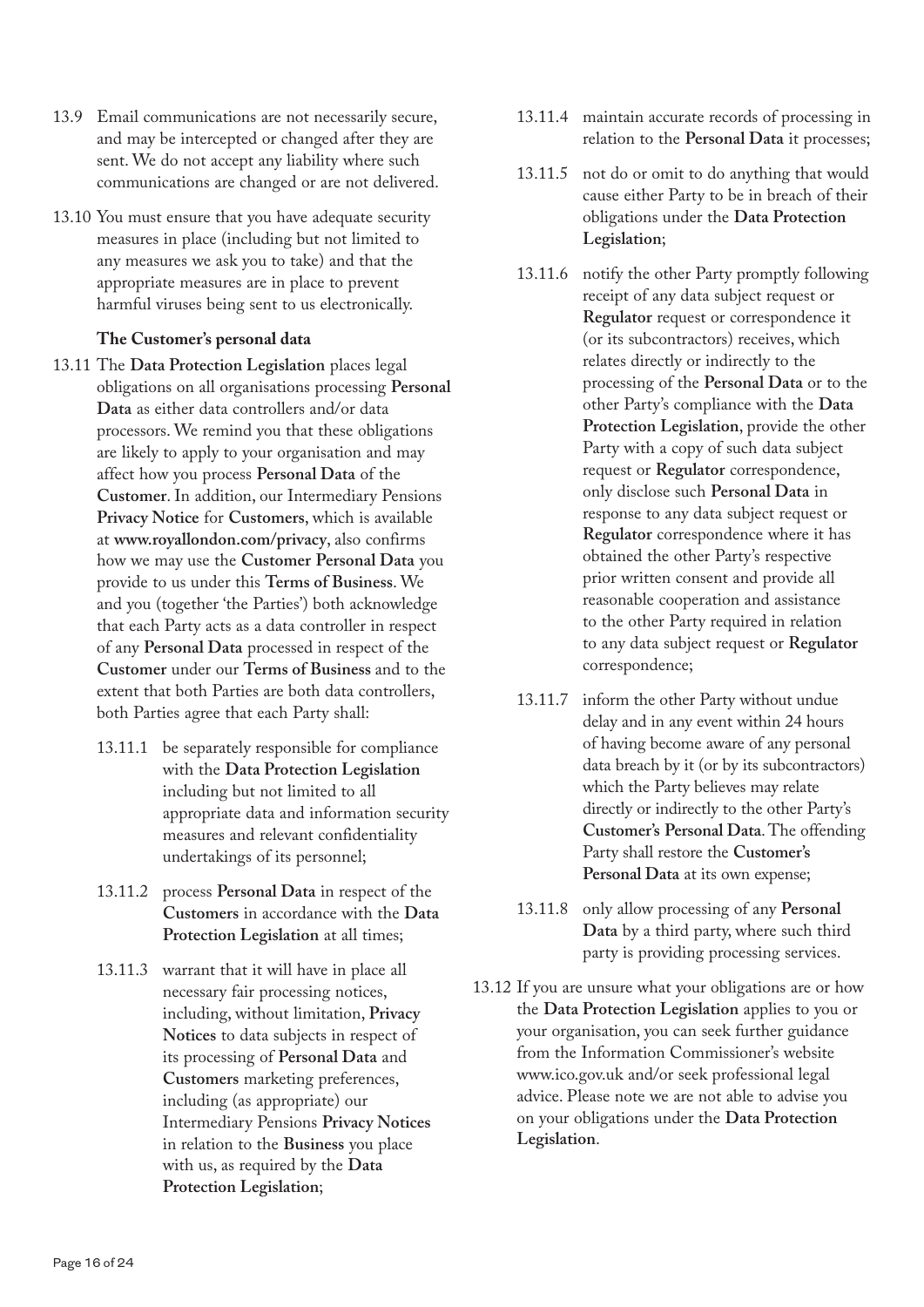- 13.13 We shall not transfer any of our **Customer Personal Data** to a third party of yours (including any subcontractor) unless you have confirmed in writing to us that such third parties are governed by a contract with you, that provides sufficient guarantees and appropriate technical and organisational measures in accordance with the obligations of a processor under the **Data Protection Legislation**;
- 13.14 For further information and any matters in relation to the data protection terms and your obligations under this **Terms of Business**, please contact us using the details below:

Data Protection Officer, Royal London, Royal London House, Alderley Park, Congleton Road, Nether Alderley, Macclesfield, SK10 4EL. Email: GDPR@royallondon.com

#### **14. Electronic services**

We will make available to you access to our online electronic services via our **Website**, subject to each user entering into separate terms of use in relation to those services. You shall ensure that each of your users are permitted by you to access the online electronic services and comply with the provisions of such terms of use. You shall inform us immediately if any of your users are no longer permitted to use the online electronic services or leave your employment or engagement or are no longer authorised by you to act on your behalf or on becoming aware of any unauthorised access or breach of security and therefore that your user should not be granted or continue to have access to the online electronic services. You shall be liable for any and all acts and omissions resulting from the use and misuse of the online electronic services by any of your users, including users whose permission to use these services has been withdrawn or suspended for whatever reason. You shall indemnify us and keep us fully and effectively indemnified on demand in respect of any loss, cost, claim, liability, damages and expense incurred or suffered by or brought against us as a result of the

use whether authorised by you or not or any misuse of the online electronic services by your users or any wilful default or fraud by such user or any breach by the user of any terms of the terms of use for such services. This obligation shall survive any termination of these **Terms of Business**. If these **Terms of Business** are terminated for any reason, access to and use by any of your users of the online electronic services shall be withdrawn and the terms of use will be terminated, both without notice.

#### **15. VAT**

- 15.1 For the purposes of our **Terms of Business**, we will treat all payments of **Adviser Charges** and **Consultancy Charges** facilitated by us to you as if they were **VAT** exempt. However, in the event that any service provided by you to the **Customer** carries **VAT**, we will treat any payment of **Adviser Charges** and **Consultancy Charges** facilitated by us to you as inclusive of any such **VAT** (and we will not, therefore, add any amount in respect of such **VAT** to the **Adviser Charges** and **Consultancy Charges**).
- 15.2 You should ensure the **Customer** is aware of the provisions of this clause 15 and keep your own records and evidence to support the **VAT** treatment of your services provided to the **Customer** and we will not provide any such records or evidence to you. Assessment of the **VAT** status of any **Adviser Charges** or **Consultancy Charges** is your responsibility and we will not in any circumstances be responsible for any error or mistake made in relation to such assessment.
- 15.3 We will treat all instructions from the **Customer** to pay an **Adviser Charge** or **Consultancy Charge** to you as including **VAT** where applicable at the rate prevailing at the time of the payment and taking into account any changes to the rate of **VAT** howsoever occurring. Therefore, you should arrange your services to ensure that no further instructions from the **Customer** are required where the rate of **VAT** has changed and there is a change to the amount of **Adviser Charge** or **Consultancy Charge** facilitated by us. You must notify us of the new amount of **Adviser Charges** and/or **Consultancy Charges** to be facilitated by us to you as a result of such change in the rate of **VAT**.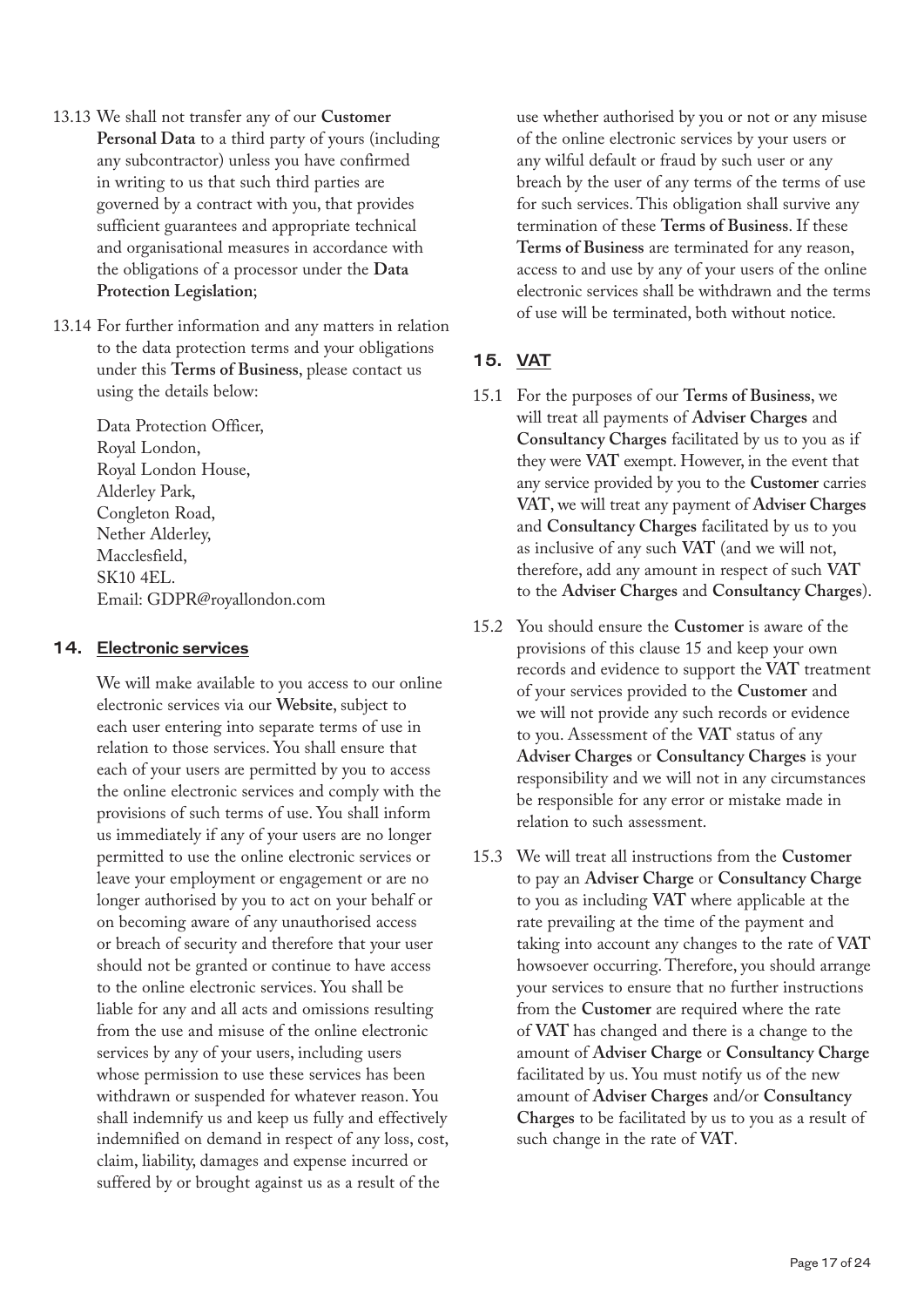#### **16. Foreign account tax compliance act**

You will inform us at the time you place any **Business** with us and in the future when you are aware if the **Customer** is, or could be classed as being a **US Person**. This is so we can comply with the obligations under the Foreign Account Tax Compliance Act as it might apply to **Business** placed with us.

#### **17. Indemnity**

You will indemnify us and the **Royal London Group** against any loss, cost, expense, damage, liability, action, proceedings, claims and demands (whether in respect of any **Remuneration** or otherwise) sustained by us or **Royal London Group** arising from any failure by you to comply with the **Applicable Laws** or any breach by you of any of the terms of our **Terms of Business** or any negligence, wilful default, fraud or other breach of duty on your part (including a failure to correctly assess the **VAT** status of any **Remuneration**).

#### **18. Termination**

- 18.1 Subject to clauses 18.2 and 18.3, we or you may terminate our **Terms of Business** at any time by giving the other not less than 1 month's written notice.
- 18.2 Notwithstanding clause 18.1, we may terminate our **Terms of Business** with you with immediate effect by giving written notice to such effect to you in the event of any one or more of the following:
	- 18.2.1 any material breach by you of the provisions of our **Terms of Business**; or
	- 18.2.2 misconduct on your part which is or could be prejudicial to our business or reputation.
- 18.3 Our **Terms of Business** shall terminate immediately without notice on the occurrence of any of the following events:
	- 18.3.1 the revocation or suspension of any party's exempt status under the Financial Services and Markets Act 2000 or authorisation by the **Regulator** as may be applicable; or
	- 18.3.2 you are subject to disciplinary proceedings brought by any **Regulator** or **Accredited Body**; or
	- 18.3.3 you resign from your **Regulator**; or
	- 18.3.4 you enter into a voluntary arrangement with your creditors, bankruptcy or winding up proceedings are started against you or if a receiver, liquidator, administrator or similar officer is appointed in respect of all or any part of your business or assets or if you are unable to pay your debts within the meaning of section 123 of the Insolvency Act 1986 or you enter into liquidation (whether voluntary or compulsory); or
	- 18.3.5 you cease to trade; or
	- 18.3.6 any insolvency proceedings are taken against any of your directors or partners; or
	- 18.3.7 if you are a partnership, that partnership is or is to be dissolved; or
	- 18.3.8 the charging or conviction of any partner, director, employee, agent or **Appointed Representative** of you of any criminal offence (other than a minor traffic offence) which in our reasonable opinion has a material adverse effect on our **Terms of Business** or our business or reputation.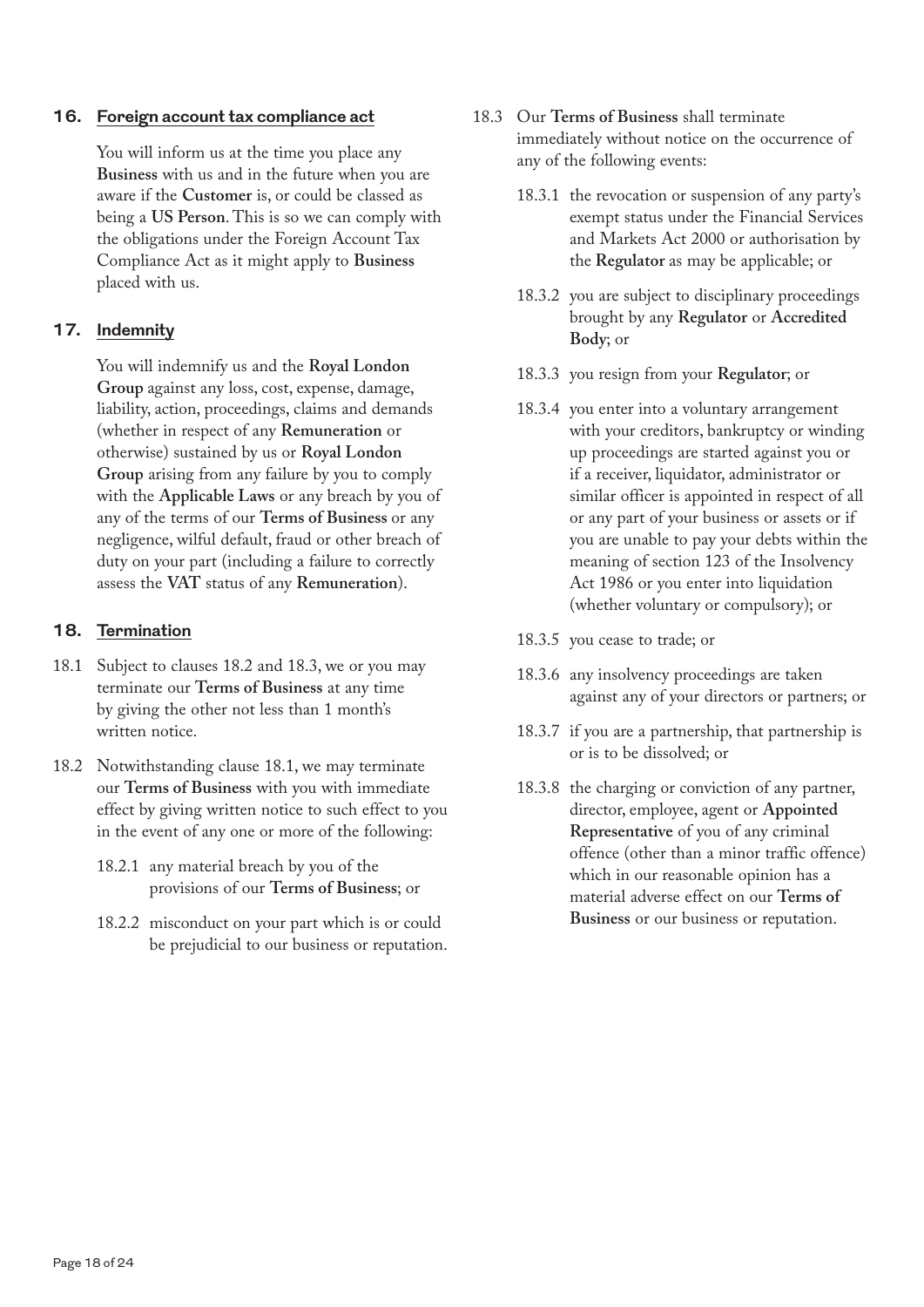#### **19. Consequences of termination**

- 19.1 On termination of our **Terms of Business** for any reason, we reserve the right to close any account you hold with us and to cease payment of any **Remuneration** on in-force **Business** introduced by you and not to pay any **Remuneration** on any future increments or new **Members** to in-force **Business** received by us.
- 19.2 Unless otherwise specified in our **Terms of Business**, all rights and obligations of the parties under our **Terms of Business** shall terminate automatically save for:
	- 19.2.1 such rights of action as shall have accrued prior to termination (including without limitation any and all actions for any breach of any of the terms of our **Terms of Business**);
	- 19.2.2 clauses 1, 5.4, 5.7, 5.13, 6.4, 6.8, 6.13, 7, 10, 11, 12, 13, 14, 15, 16, 17, 19, 20, 21, 22, 23, 24, 25, 26, 27, 28, 29 and 30.
- 19.3 Any outstanding applications for a **Business** shall be properly completed and fulfilled by you as expressly permitted by us.
- 19.4 You will repay immediately all sums due and outstanding to us as at the date of termination or arising thereafter.
- 19.5 Any books, records, papers, documents, computer hardware or software and any other property belonging to us and in your possession, custody or control shall be returned to us immediately upon request and your licence to hold or use the same shall cease upon termination of our **Terms of Business**.

#### **20. Non-assignment**

- 20.1 You may not sub-license, assign or transfer in any way any rights, liabilities and/or obligations under our **Terms of Business** on a temporary or permanent basis to any third party without our prior written consent.
- 20.2 We reserve the right to assign any of our rights or delegate any of our obligations under our **Terms of Business** to any part of **Royal London Group**.

#### **21. Confidentiality**

You undertake that for the duration of our **Terms of Business** and thereafter you will keep confidential and (except for the purposes of our **Terms of Business**) will not use or (without our prior written consent) disclose to any third party any information concerning our business or affairs which may become known to you. You undertake to us to take all steps as shall from time to time be necessary to ensure compliance with the provisions of this clause 21 by you.

#### **22. Notices**

Any notice under our **Terms of Business** will be given in writing and signed by or on behalf of the party giving it and may be hand delivered (including courier), or sent by first class registered post. Notice will be deemed to have been given on the day of delivery unless it is not a **Working day**, in which case delivery will be deemed to be given at 10am on the next **Working day**. We will send notices to you at your last known business address. You will send notices to our Sales Department at Royal London, St Andrew House, 1 Thistle Street, Edinburgh, EH2 1DG.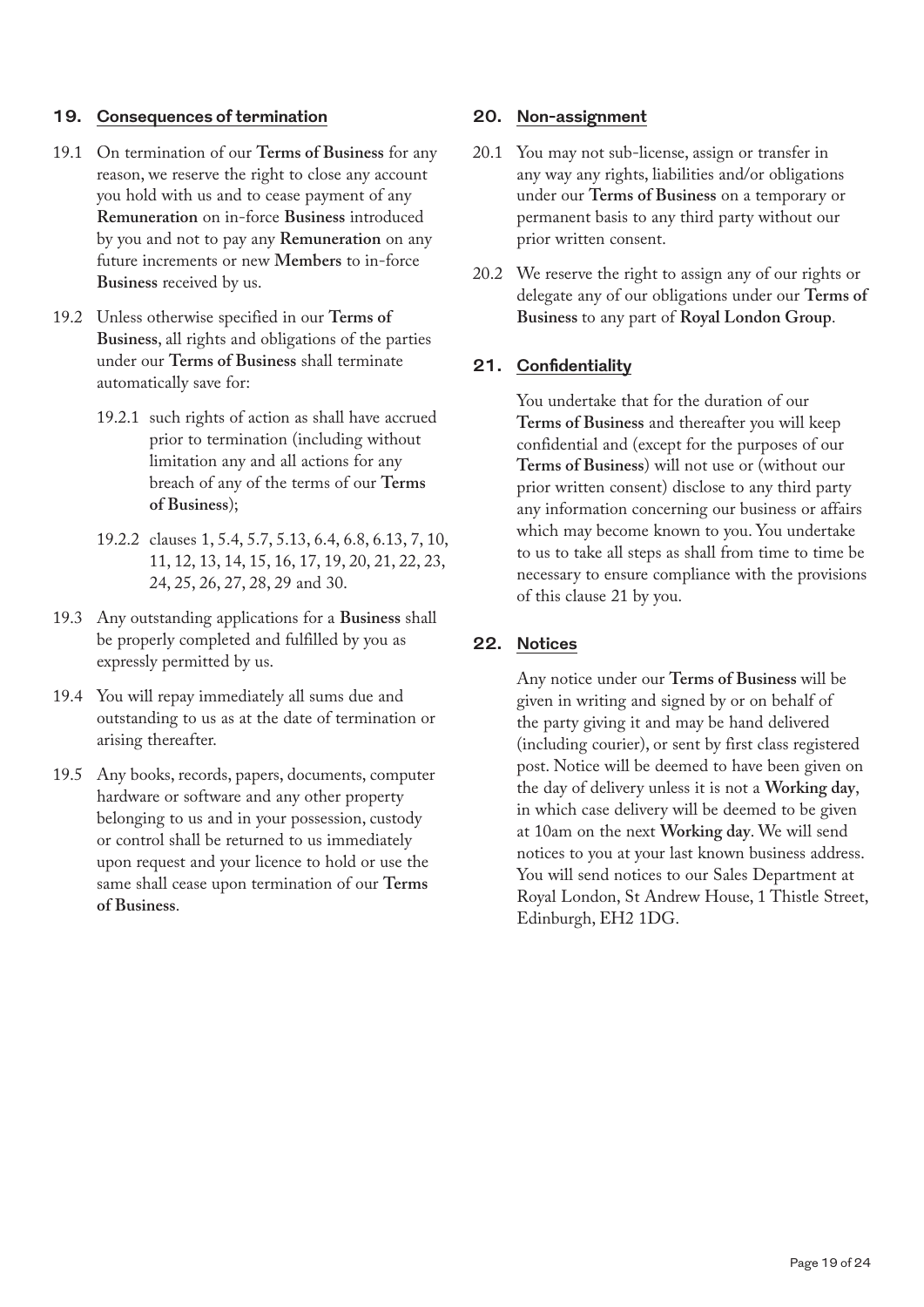#### **23. Severance**

If any provision of our **Terms of Business** conflicts with any **Applicable Laws**, then the **Applicable Laws** will prevail. If any provision or part of any provision is declared void, voidable, illegal or unenforceable, then it will be deemed deleted from our **Terms of Business** and the remaining provisions will continue to be valid and enforceable to the fullest extent permitted by law.

#### **24. Waiver**

- 24.1 Any failure to exercise or any delay in exercising a right or remedy provided by our **Terms of Business** or at law or in equity will not constitute a waiver of the right or remedy or a waiver of any other rights or remedies. A waiver of a breach of any of the provisions of our **Terms of Business** will not constitute a waiver of any other breach and will not affect the other terms of our **Terms of Business**.
- 24.2 The rights and remedies provided by our **Terms of Business** are cumulative and (except as otherwise provided in our **Terms of Business**) are not exclusive of any rights or remedies provided at law or in equity.

#### **25. Rights of third parties**

Neither we nor you intend that any provision of our **Terms of Business** should be enforceable by any person who is not a party to it and their successors in title and permitted assignees. The Contracts (Rights of Third Parties) Act 1999 will not apply to our **Terms of Business**.

#### **26. Entire agreement**

- 26.1 Our **Terms of Business** constitute the entire agreement and understanding between us and you in respect of the matters dealt with in them and, subject to clause 26.2, supersedes, cancels and nullifies any previous terms of business between us and you relating to such matters.
- 26.2 Except as provided in our **Terms of Business**, cancellation and nullification of any previous terms of business between you and us under clause 26.1 shall be without prejudice to any rights and obligations accruing prior to such cancellation and nullification including, but not limited to, the payment by us to you (and the re-registration to a new adviser) of **Trail Commission** in accordance with clause 7. This clause and clause 7 shall at all times be subject to **Applicable Laws**.
- 26.3 You acknowledge and agree that in entering into our **Terms of Business**, you do not rely on, and will have no remedy in respect of, any statement, representation, warranty or understanding (whether negligently or innocently made) by us other than as expressly set out in our **Terms of Business**.

#### **27. Nature of relationship**

Nothing in our **Terms of Business** should be construed as indicating or giving rise to a joint venture, agency or partnership. You will not sign or amend any documents or policies on our behalf, and will not make any statements or promises or representations of any kind which bind or purport to bind us, and you will not hold yourself out as having authority to make any such representation.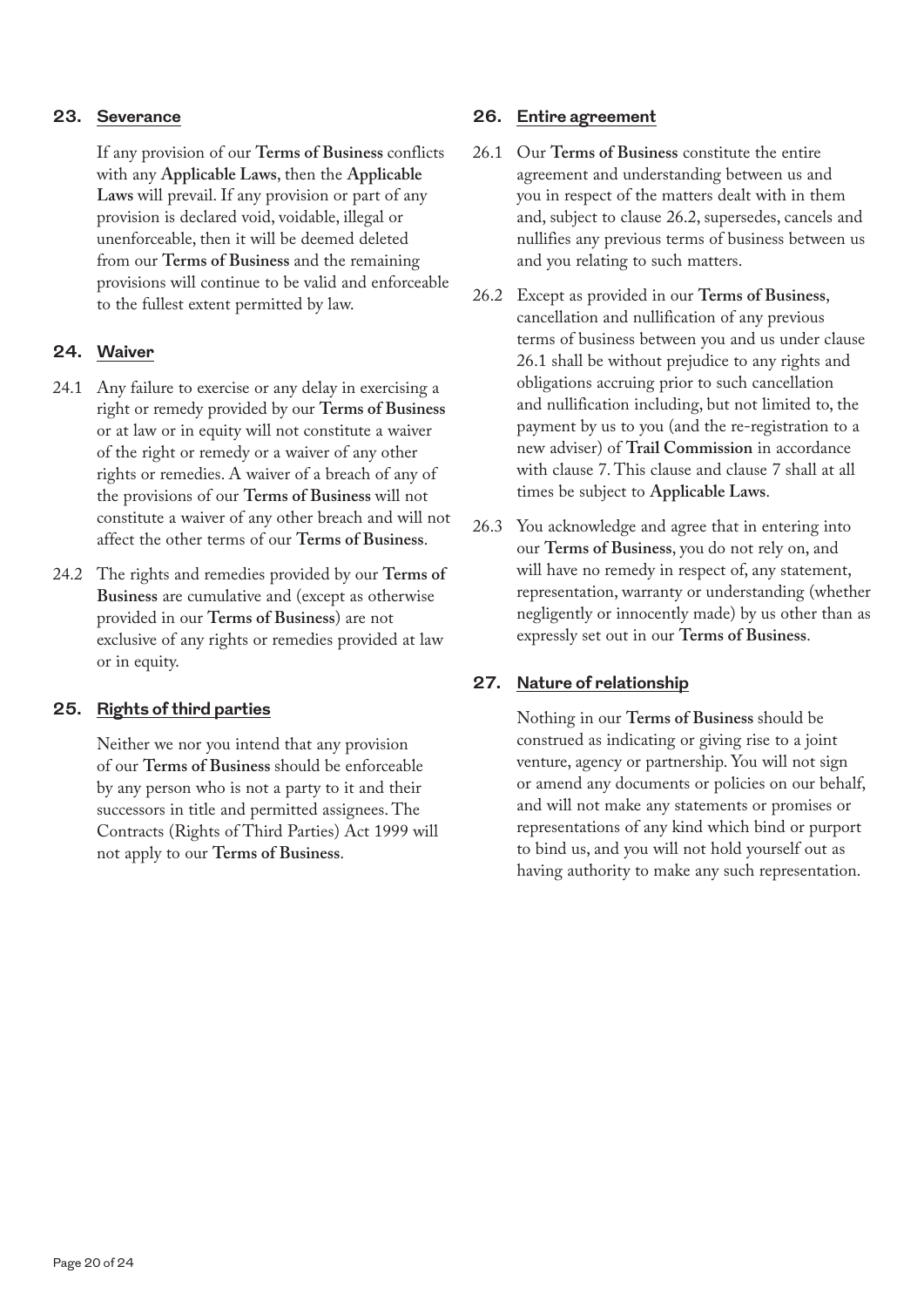#### **28. Disputes and complaints**

- 28.1 We and you undertake to act in good faith in relation to each other, and to discuss any dispute that may arise and to seek an amicable settlement. For the avoidance of doubt, these undertakings will not prejudice the rights of either party to take legal proceedings against the other.
- 28.2 In the event of a dispute or a complaint from the **Customer** or the **Members**, we will follow the instructions of the **Customer** who originally instructed us to facilitate the **Adviser Charge**  or **Consultancy Charge** (including stopping the payment of any **Adviser Charge** or **Consultancy Charge**) but we will not become involved in any dispute or complaint between you and the **Customer** in respect of **Adviser Charge** or between you and the **Customer** and/or the **Members** in respect of **Consultancy Charge**.
- 28.3 If you have any complaint about us, you should contact the Customer Relations Department at Royal London, Royal London House, Alderley Park, Congleton Road, Nether Alderley, Macclesfield, SK10 4EL.

#### **29. Governing law and jurisdiction**

Our **Terms of Business** are governed and construed by the laws of England and Wales and are subject to the English courts which will have exclusive jurisdiction over any dispute that arises in connection with them.

#### **30. Definitions**

In our **Terms of Business**, unless the context otherwise requires:

## A

**Accredited Body** means the bodies listed in the Glossary to the Financial Conduct Authority's Glossary of Rules and Guidance;

**Adviser Charge** means a charge payable by or on behalf of a **Customer** to you in relation to the provision of advice and/or services provided or to be provided by you to such **Customer** which is agreed between you and the **Customer** in accordance with the **Applicable Laws** and is not a **Consultancy Charge**;

**Adviser Charge Instruction** means the agreement (which may be contained in an application form for **Business** or other agreement or instruction acceptable to us) entered into between the **Customer** and us to pay an **Adviser Charge** to you out of the **Customer's Business**;

**Affiliate** means in relation to a body corporate, the ultimate parent undertaking of that body corporate and any subsidiary of such parent undertaking for the time being (where "subsidiary" has the meaning given in section 1159 of the Companies Act 2006 and "parent undertaking" shall have the meaning given in section 1162 of the Companies Act 2006);

**Applicable Laws** means any law, regulatory requirement or other industry requirement which applies to us and/or you. For these purposes, a requirement includes rules, guidance or statements of good practice issued by the **Regulator**, any regulatory body or **Accredited Body** which we or you are expected to comply with;

**Appointed Representatives** has the meaning set out in section 39 of the Financial Services and Markets Act 2000;

### B

**Bribery and Corruption** means including but not limited to the Bribery Act 2010, previous UK laws (the common law offence of bribery, the Public Bodies Corrupt Practices Act 1889, the Prevention of Corruption Act 1906 as supplemented by the Prevention of Corruption Act 1916 and the Anti-Terrorism, Crime and Security Act 2001), the United Nations Convention against Corruption, the US Foreign Corrupt Practices Act of 1977 as amended, OECD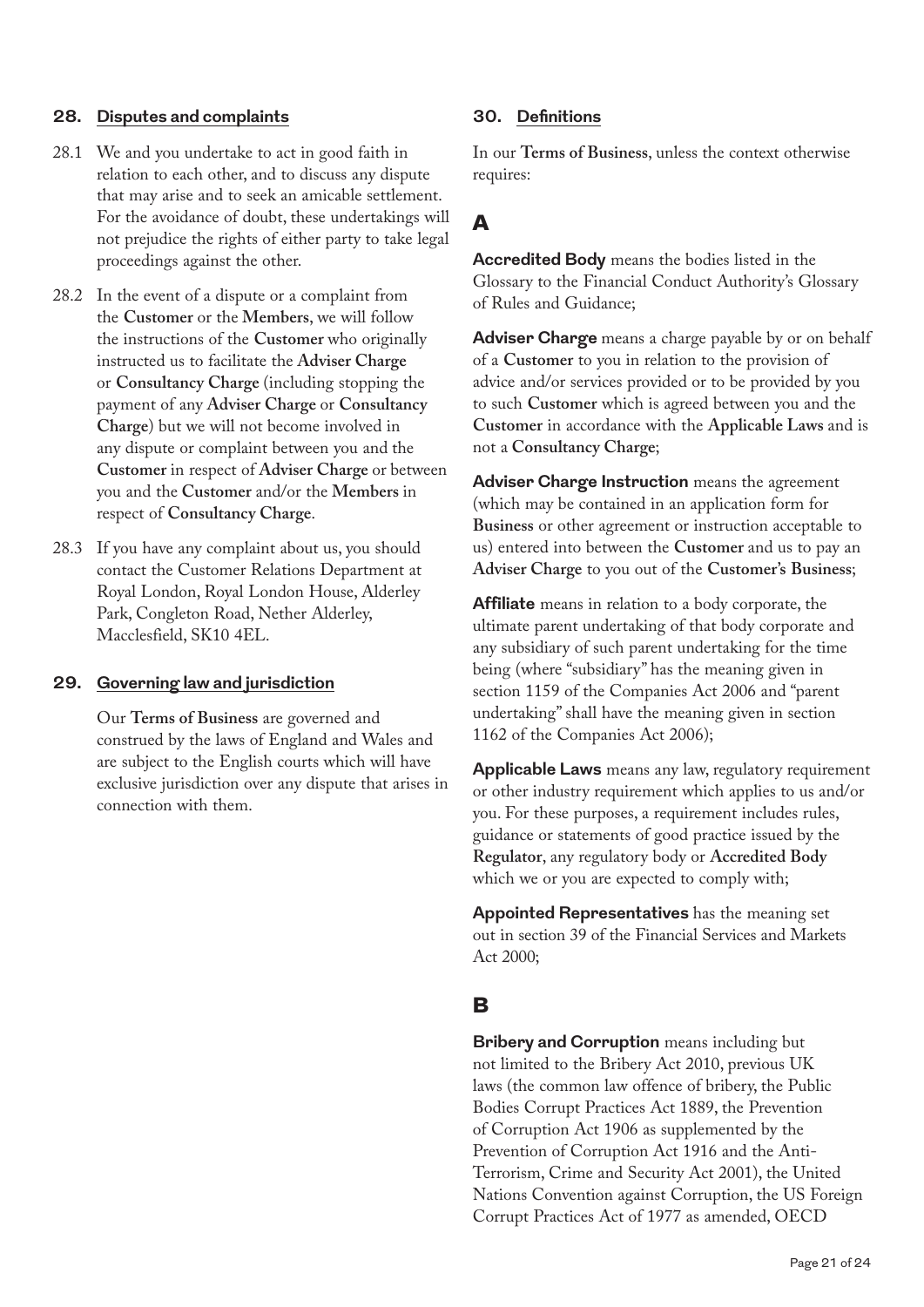Convention on Combating Bribery of Foreign Public Officials in International Business Transactions and related implementing legislation, any anti-bribery or anti-corruption related provisions in criminal and anticompetition laws and/or anti-bribery or anti-corruption laws in any other jurisdiction relevant to your activities under our **Terms of Business**;

**Business** means all Royal London Pensions business accepted by our intermediary division on or after 24 November 2014, for example, personal pension plans, stakeholder pension plans, group personal pension schemes or group stakeholder pension scheme and all long term insurance and investment business accepted by us which was originally branded as Scottish Life business;

# C

**Consultancy Charge** means a charge payable by or on behalf of an **Employer** to you in respect of advice given and/or services provided or to be provided by you to the **Employer** in connection with a **Scheme** which is agreed between you and the **Employer** in accordance with **Applicable Laws** and which the **Employer** requests us to deduct from the **Member's Business**;

**Consultancy Charge Instruction** means the agreement (which may be contained in an application form for **Business** or other agreement or instruction acceptable to us) entered into between the **Employer** and us to pay a **Consultancy Charge** to you out of the **Member's Business**;

**Customer** means a person, firm, company or other undertaking, including an **Employer** or a **Member** of a **Scheme** or a trustee of an occupational pension scheme, on whose behalf you are acting;

# D

**Data Protection Legislation** means as applicable the Data Protection Act 1998, EU Data Protection Directive (95/46/EC) and the General Data Protection Regulation (EU) 2016/679 and any equivalent or replacement law in the UK, the Investigatory Powers Act 2016, the Regulation of Investigatory Powers Act 2000, the Telecommunications (Lawful Business Practice) (Interception of Communications) Regulations 2000 (SI 2000/2699), the Electronic Communications Data Protection Directive (2002/58/EC), the Privacy and Electronic Communications (EC Directive) Regulations 2003 (SI 2003/2426) and all applicable laws

and regulations (including judgements of any relevant court of law) relating to the processing of **Personal Data**, direct marketing, electronic communications and privacy including where applicable the formal, binding guidance, opinions, directions, decisions and codes of practice and codes of conduct issued, adopted or approved by the European Commission, the European Data Protection Board, the UK's Information Commissioner's Office and/or any other applicable supervisory authority or data protection authority from time to time; in each case relating to the processing of **Personal Data**;

# E

**Employer** means an employer receiving advice and/or services from you in respect of a **Scheme**;

**Existing Group Arrangement** means **Business** which is a pension scheme available to employees of the same **Employer** or of **Employers** within a group and has been established by us on commission terms;

## I

**Independent Advice** means a personal recommendation to a **Customer** in relation to a **Business** where the personal recommendation provided meets the requirements of **Applicable Laws** on independent advice;

# L

**Legacy Business** means any new **Members** joining an **Existing Group Arrangement** or where contributions to an **Existing Group Arrangement** are increased for any existing **Member**;

**Lawful Basis** means the legitimate basis or condition of processing of **Personal Data**, which may be one or more of bases or conditions defined within Articles 6 and 9 of the General Data Protection Regulation (EU) 2016/679 including any additional conditions specified within the UK Data Protection Bill;

## M

**Member** means an employee who is a member of a **Scheme**;

## N

**Network** has the meaning given in the Glossary to the Financial Conduct Authority's Glossary of Rules and Guidance;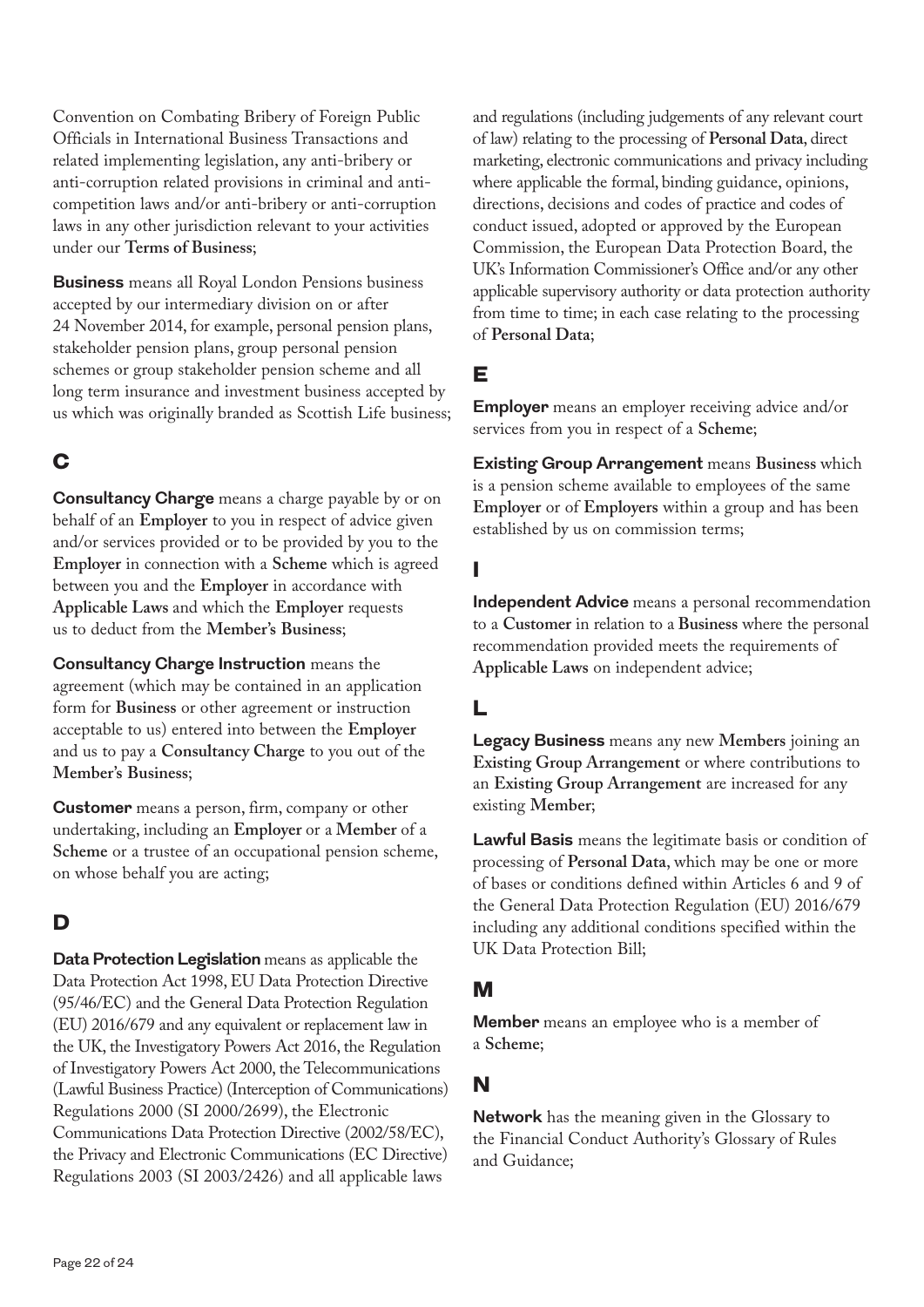## P

**Personal Data** means the personal data as defined in the **Data Protection Legislation**;

**Privacy Notice** means a statement that explains how we collect, store, use, share and erase **Personal Data**. Our privacy notices are at www.royallondon.com/privacy;

# R

**Regulator** means the UK Financial Conduct Authority (FCA), the UK Prudential Regulation Authority (PRA), European Data Protection Board, the UK's Information Commissioner's Office and/or any other supervisory authority or data protection authority or any successor or replacement bodies as shall for the time being carry out and perform the functions and responsibilities of the FCA or the PRA in respect of the prudential and/or conduct of business regulation or supervision of any party to our **Terms of Business** and/or any of our **Business**;

**Remuneration** means **Trail Commission** and any other fees or commission, **Adviser Charges** and **Consultancy Charges**;

**Remuneration Guides** mean those guides describing the **Remuneration** supported through **Business** with us. These guides are available on our **Website** or on request;

**Restricted Advice** means a personal recommendation to a **Customer** in relation to a **Business** which is not **Independent Advice**;

**Royal London Group** means the Royal London Group which consists of Royal London and its **Affiliates**;

# S

**Scheme** means a pension scheme available to employees of the same **Employer** or of **Employers** within a group who become **Members** of that scheme established with us under our **Terms of Business**;

# T

**TCF** means the Treating Customers Fairly outcomes in accordance with **Applicable Laws**;

**Terms of Business** means these terms of business as amended from time to time;

**Trail Commission** means commission that is payable to you by us on in-force **Business** where you are providing an ongoing service to the **Customer** and where we are able to do so in accordance with **Applicable Laws** (and for the avoidance of doubt, shall continue when advice from you leads to no changes to such **Business**, on automatic changes to such **Business**, on insured fund switches and top-ups where you confirm that no new advice has been provided);

# U

**US Person** includes a person who is a US resident or citizen; or has a US place of birth; or has a US mailing address; or has a US telephone number; or has standing instructions to transfer funds to an account maintained in the US; or has granted a power of attorney or signatory authority to a person with a US address; or has an "in-care-of " address or "hold mail" address that is the sole address of the account holder;

# V

**VAT** means United Kingdom Value Added Tax as provided for in the Value Added Tax Act 1994;

## W

**Website** means **royallondon.com**;

**Working day** means Monday to Friday excluding all UK bank and public holidays that we take.